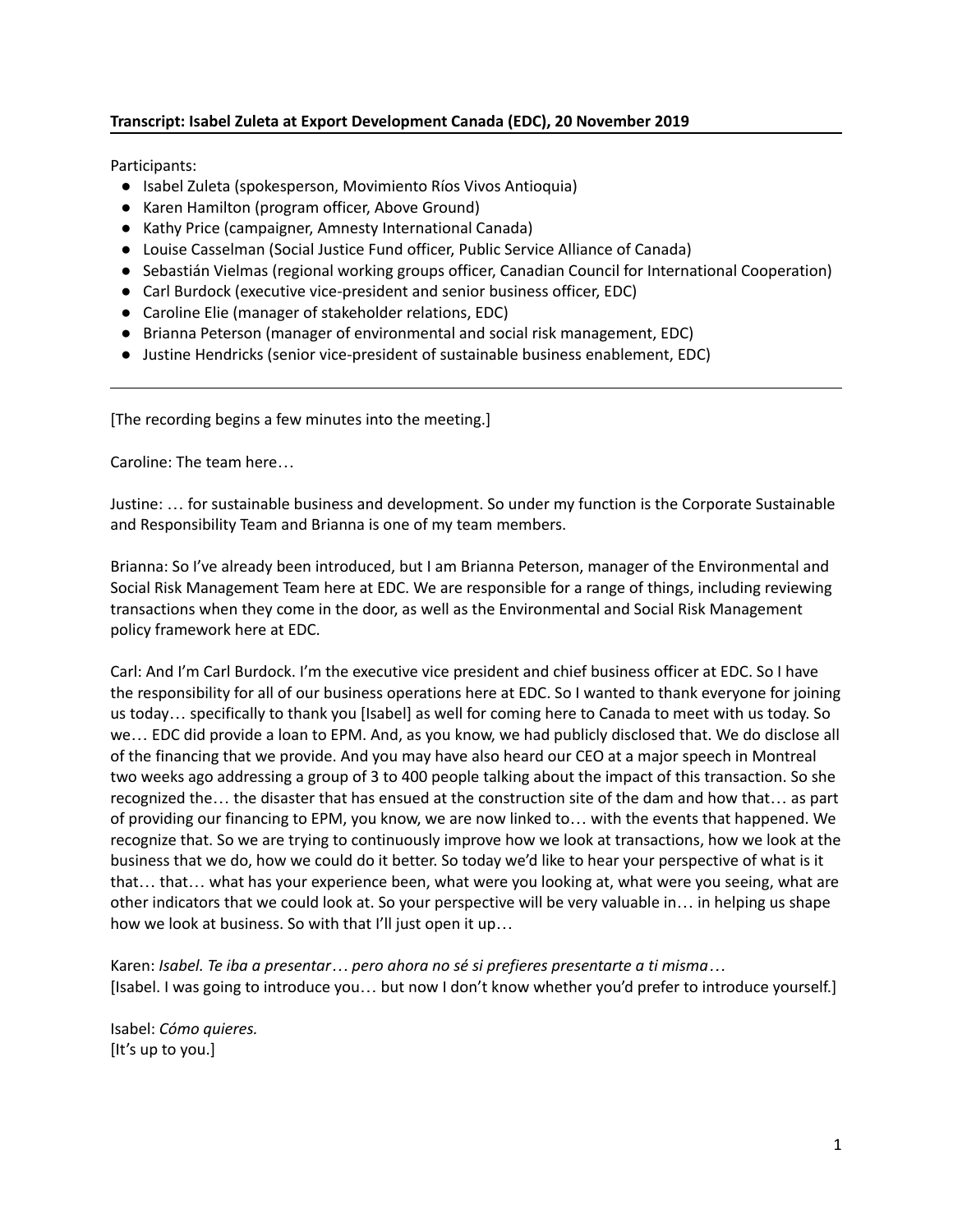Karen: I'll offer a very short introduction for Isabel and then we'll let Isabel take over. So, as you all know, we're here with Isabel Cristina Zuleta, a sociologist and a Colombian environmental and human rights activist. She is the spokesperson for the Ríos Vivos Movement of Antioquia, which is a group of organizations and families that for over a decade has acted in defense of communities and territories impacted by dam construction and mining projects in Northern Colombia… and obviously one of those projects is the Hidroituango dam on the Cauca River. Isabel is in Canada with the support of over 20 Canadian civil society organizations. She's been in various other cities before today. And she's here to denounce, among other things, the forced displacement, the environmental destruction, the loss of livelihood related to the dam construction, as well as the violent attacks and criminalization suffered by community members and social leaders. She's also here with specific asks for Canadian institutions that have supported this project, such as EDC. And we'll now allow Isabel...we'll pass the mic to Isabel now. Thank you.

Isabel: *Buenos días. Muchísimas gracias por recibirme a mí y, en mi nombre, a toda la comunidad afectada por Hidroituango… que hemos decidido ejercer el derecho de oposición al proyecto.*

Sebastián: Good morning, everyone. Thank you so much for receiving me and, through me, all the people of the movement who have decided to use their right to oppose this project.

Isabel: *Somos 15 organizaciones de la sociedad civil. Hay pescadores, barranqueros (que son mineros ancestrales), agricultores, mujeres y jóvenes de los municipios afectados por el megaproyecto.*

Sebastián: *So we are 15 organizations. Um… we have fishers, we have artisanal miners, we have young people, women and families from the affected municipalities.*

Isabel: *Mi comunidad ha enviado a través mío algunos mensajes para ustedes, las instituciones del gobierno y la sociedad civil canadiense, que tengo la responsabilidad de dar en este momento.*

Sebastián: So through me, this organization of the community has transmitted some messages so that I can pass on to Canadian government institutions and also civil society organizations.

Isabel: El primero es que Empresas Públicas de Medellín ha mentido y ha destruido el medio de vida de *subsistencia. Ha dejado sin alimentos y sin trabajo a miles en las comunidades.*

Sebastián: So the first is that EPM… we will use EPM from now on… it's easier for me to translate… has lied about the project… the impact has been destroying the food supply and the livelihoods, the jobs of many, many people in the communities.

Isabel: *El embalse lo llenaron sin avisar a las comunidades y eso implicó que tenían que rescatarlas. Eso* fue un proceso muy doloroso porque lo mínimo que esperaban era que nos avisara que iba a llenar el *embalse.*

Sebastián: So the dam was filled without telling the communities that they were going to do so. Um… that forced the company to rescue the communities and that was a very painful moment as the communities had expected at least to be notified of the filling of the dam.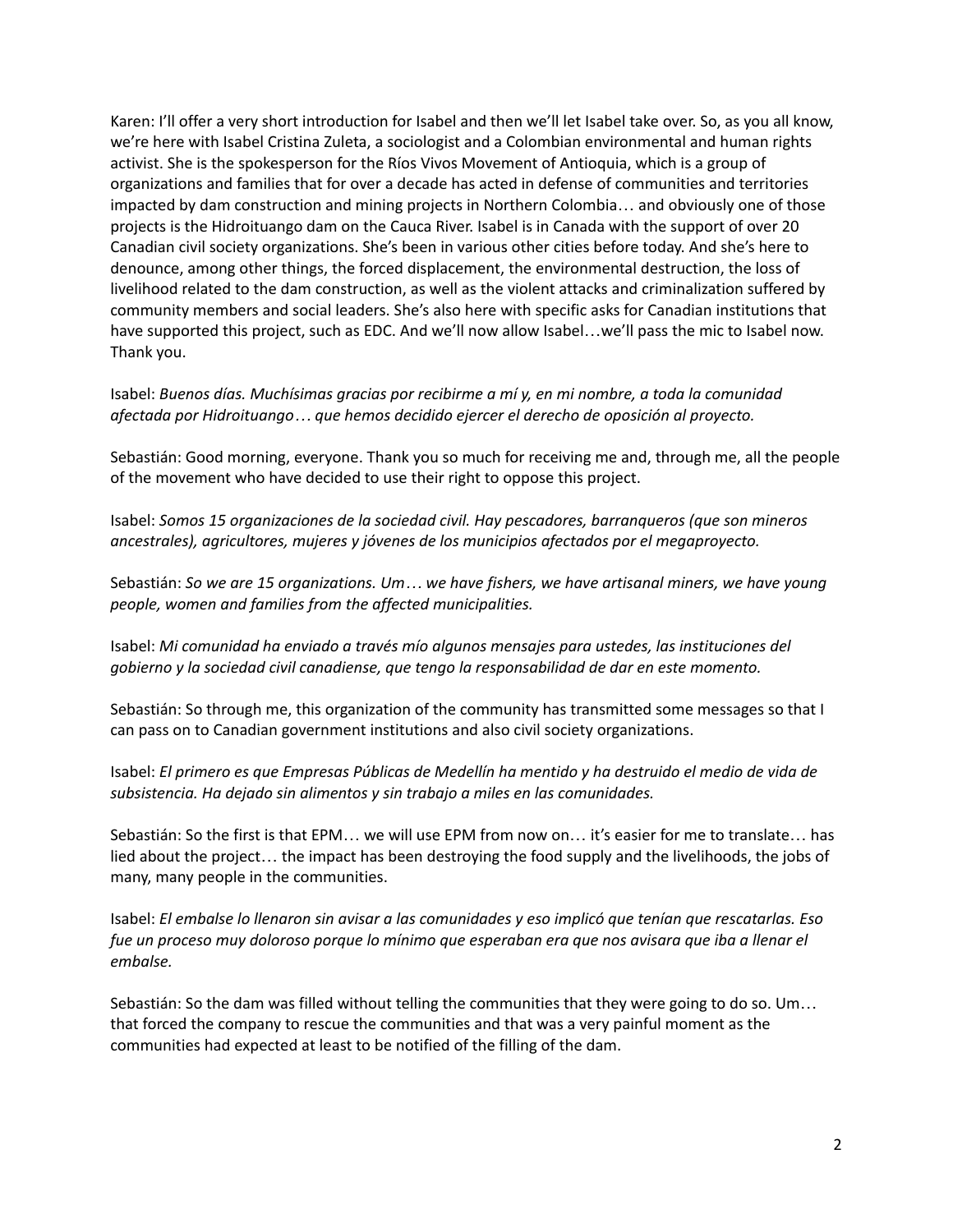Isabel: *Las comunidades que fueron rescatadas, hoy no tienen vivienda, no tienen un modo de subsistencia y están comiendo una vez al día gracias a la solidaridad que hemos conseguido de las organizaciones nacionales e internacionales.*

Sebastián: So these communities that have been rescued… they have no housing, they have no way to earn their livelihood, and they're only eating once a day thanks to the solidarity from national and international organizations.

Isabel: *Están todavía en albergues y no ha habido ningún medio que nos posibilita recuperar las viviendas, recuperar los lugares en donde las comunidades vivían.*

Sebastián: So they are still living in temporary housing and there has been no way to try to recover the… their former houses and they're trying to get back to that territory.

Isabel: *El segundo mensaje… además de… de decirles que la inversión que ustedes realizaron también* tiene responsabilidad y en el sufrimiento que hemos tenido, en la falta de alimentos, en la falta de vivienda, en la falta de trabajo... es que esto está generando más conflicto armado en el territorio.

Sebastián: So the second message is that these investments of which you're also responsible, alongside with the impacts on the food supply, on the housing and on the lack of jobs for the community… it has also brought more armed conflict into the region.

Isabel: Los niños están siendo reclutados por grupos al margen de la ley, y muchos de ellos se están yendo *para estos grupos porque no hay comida y los grupos están ofreciendo dinero.*

Sebastián: So, for example, many children are being recruited by illegal armed groups that are offering food, as food is not available otherwise… they are compelled to join.

Isabel: *Los pescadores hoy están sembrando o raspando cocaína.*

Sebastián: *¿Raspando? ¿Qué quiere decir?*

Isabel: *Raspando quiere decir… procesando.*

Sebastián: For example, the fishers… they are now, instead of fishing… they are cultivating and processing cocaine.

Isabel: *Por eso, este megaproyecto ha traído más conflicto armado al territorio y aleja las posibilidades de paz.*

Sebastián: So these are the reasons for which this project has augmented the violence and has decreased the likelihood of a peace process being successful.

Isabel: *Con los dineros de Hidroituango construyeron bases militares y tienen convenios militares con la fuerza pública y con ejércitos de seguridad privada.*

Sebastián: So with some of the funds for the Hidroituango project, some military bases and private military groups were also funded, and they're installed in the region.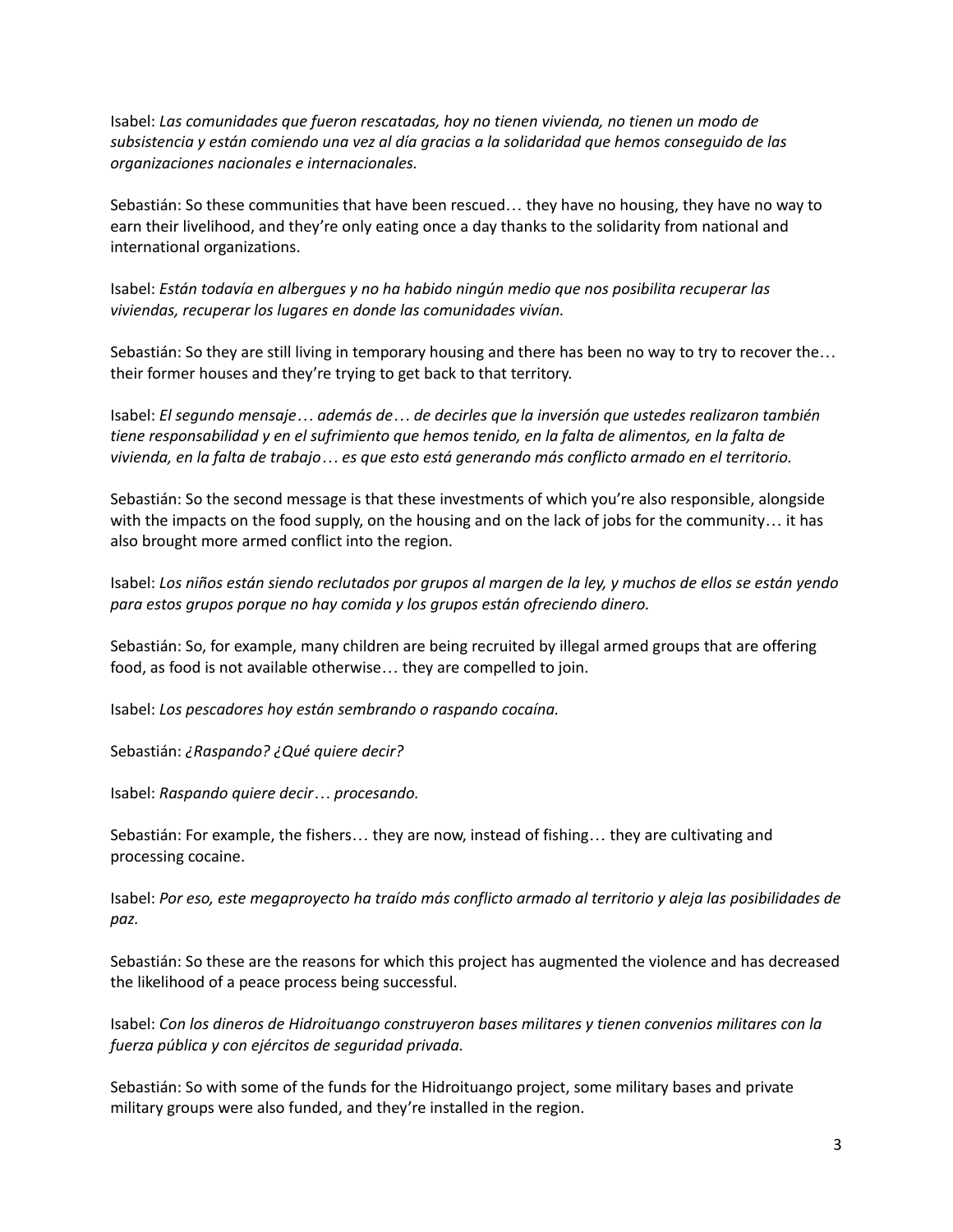Isabel: *Nosotros pedíamos que antes de que se desarrolla el proyecto, se soluciona el conflicto armado en* el territorio... por la gran cantidad de grupos al margen de la ley que existen, por las disputas territoriales *y para nosotros… para poder participar con tranquilidad.*

Sebastián: So before the project was implemented and approved, we ask that the armed conflict would end first so that the communities… we can actually participate without feeling fear.

Isabel: *Las comunidades afectadas por su inversión en su mayoría somos víctimas del conflicto armado.*

Sebastián: The communities that have been affected by your investment are in the majority victims of the armed conflict.

Isabel: *Entonces nuestra vulnerabilidad es mayor porque ya hemos sufrido mucho y estamos sufriendo más con el megaproyecto.*

Sebastián: Therefore our vulnerability… it's higher because we have suffered already a lot and we are still suffering from these new projects.

Isabel: *Siempre solicitamos que no era lo mismo afectar a comunidades víctimas que a comunidades que no han sido víctimas.*

Sebastián: And we always highlighted that it is not the same to affect communities that have not been victims of the armed conflict than affecting communities, as ours, that have been victims of the armed conflict.

Isabel: *Por eso solicitamos que el proyecto no dañara las fosas comunes y los sitios de enterramiento de cuerpos de los más de 3000 desaparecidos que tenemos en la zona.*

Sebastián: So that's why we asked that the project would not flood the places where there are mass graves, where there are burying places for more than 3000 people that have been disappeared in the context of the armed conflict.

Isabel: *El gobierno, la empresa, y a través de ella, suponemos todos los inversionistas, deberían de saber que en el territorio ocurrieron más de 124 masacres oficialmente reportadas y más de 134 con los reportes comunitarios.*

Sebastián: So the government, the EPM and the investors should know that there has been more than 124 massacres reported officially, and more than 134 according to the community reports, that have happened in this region.

Isabel: *La mayoría de los cuerpos masacrados eran arrojados al Río Cauca para desaparecerlos y las comunidades los rescataban y los enterraban en sus riberas.*

Sebastián: Most of the bodies of the disappeared people were thrown into the Cauca River… Río Cauca… and the community members would try to rescue them and bury them at the sides of the river.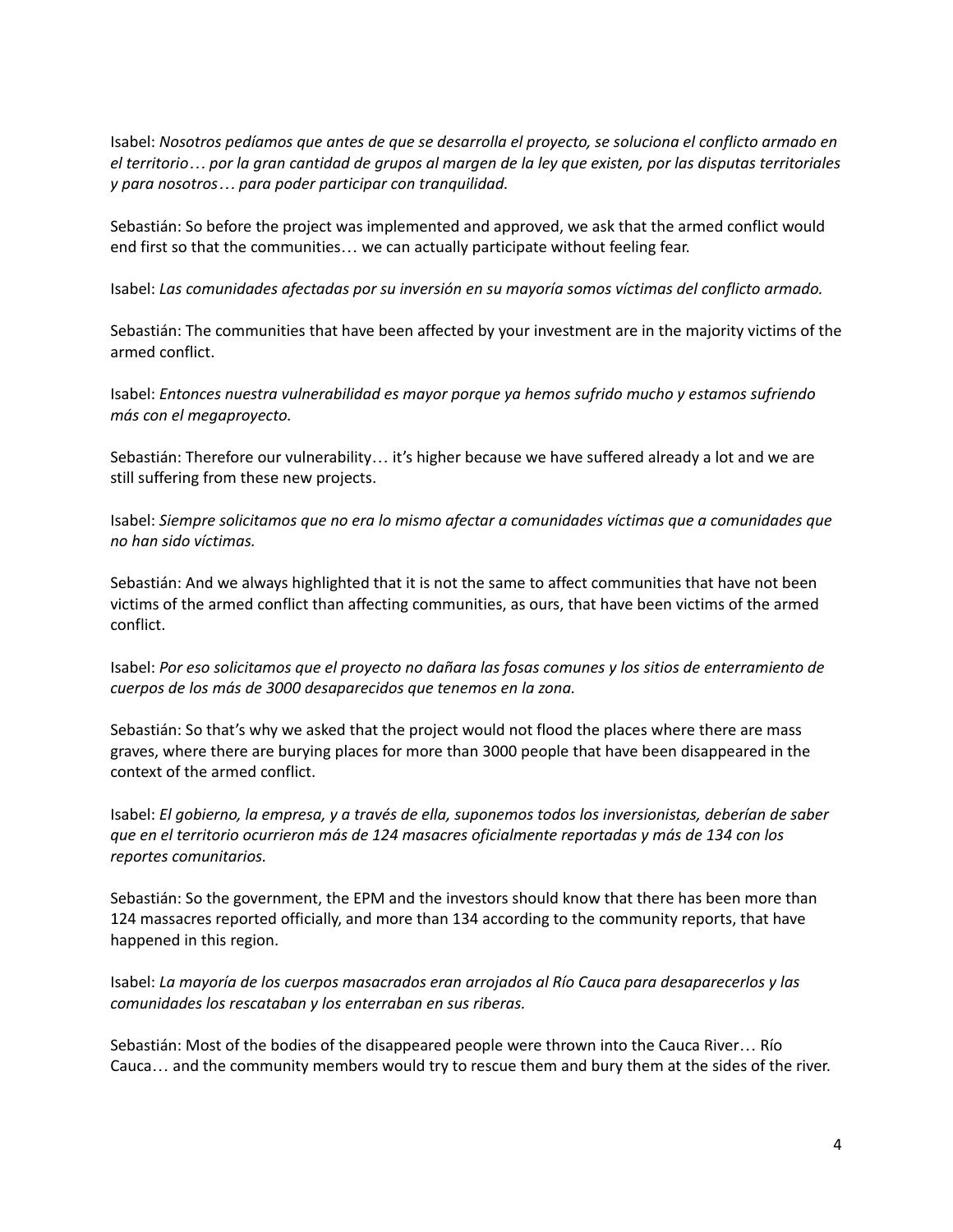Isabel: *Por eso hubo una lucha muy grande para rescatar estos cuerpos antes de la inundación. Solo alcanzamos a que se rescataron 159 cadáveres pero quedaron muchos más.*

Sebastián: So that's why we fought a lot before the flooding to rescue these bodies… these remains… and we were only able to save 159 but we know that there are many others who are still there.

Isabel: *La lucha del movimiento ha sido por los derechos económicos, sociales, culturales pero también el derecho al respeto a la muerte.*

Sebastián: So the movement has had as an objective the defense of economical, social and cultural rights but also the right to a peaceful death… to respect death.

Isabel: *Además de eso la empresa decidió trasladar cementerios. Trasladó tres cementerios con una universidad y desapareció a los muertos. Hoy tenemos a vivos desaparecidos y a muertos desaparecidos.*

Sebastián: So, also, the EPM decided to relocate cemeteries with the collaboration of a university, but these human remains… the bodies have disappeared. So right now we have people who are alive and were forcibly disappeared but also we have now bodies of dead people who have disappeared.

Isabel: *Tenemos 347 cadáveres en custodia por una medida cautelar de la jurisdicción especial para la paz porque estos cuerpos no fueron identificados… están custodiados en la Universidad de Antioquia.*

Sebastián: And right now, in that context, there are 347 bodies being kept by judicial order of the special jurisdiction for peace at the local university that have not been identified but they are being… by this judicial order being kept there.

Isabel: *Nosotros estamos luchando para seguir buscando a los desaparecidos, incluso debajo del agua.*

Sebastián: And we are keeping fighting to try to find the disappeared even if they're under water now.

Isabel: *Por eso hemos solicitado que se continúa la búsqueda porque Colombia tiene más de 86,000 desaparecidos.*

Sebastián: That's why we have asked to keep looking… keep searching… because Colombia is a country that has more than 86,000 people disappeared.

Isabel: *Y las familias necesitan encontrar a sus seres queridos y tienen derecho al duelo.*

Sebastián: And families need to find the remains of their beloved ones because they have a right to grief.

Isabel: *El estado colombiano, a través de la autoridad nacional de licencias ambientales, demandó penalmente a las Empresas Públicas de Medellín y a Hidroituango por falsedad.*

Sebastián: Recently the state of Colombia… the Government of Colombia, through the national authority of environmental licensing, has accused of lying… has accused EPM and Hidroituango of lying.

Isabel: *Porque hizo construcciones y obras sin su permiso y no anunció que se estaba desarrollando.*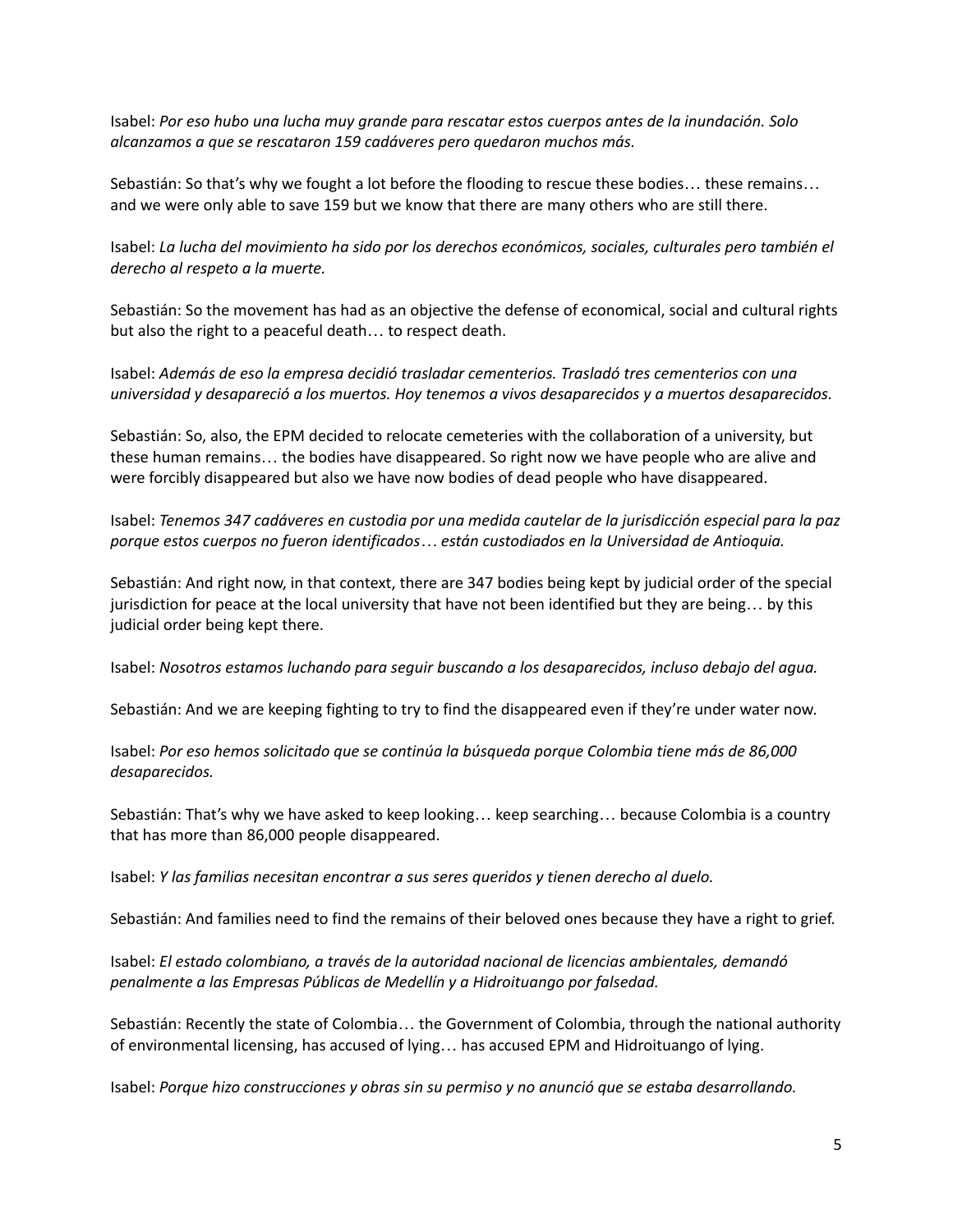Sebastián: Because they realized building activities and have building sites without telling the authority that they were doing so.

Isabel: *La obra tiene más de 12 procesos administrativos por violación a las normas ambientales.*

Sebastián: The project has more than 12 administrative processes because of administrative failures of the regulations… environmental regulations.

Isabel: De esos procesos se han derivado más que 9000 millones de pesos en multas y sanciones a la obra.

Sebastián: So the project has received from these 12 administrative processes fines… they have been forced to pay fines for an amount of more than 9000 million of Colombian pesos.

Isabel: *Nosotros denunciamos por los delitos ambientales, y la jurisdicción decidió juntar nuestra denuncia como comunidad por delitos ambientales con la denuncia de la autoridad ambiental por falsedad.*

Sebastián: So, as a community we also filed… we denounced the enterprise [company] for environmental crimes and the judicial authority have… has decided to join this community… the process for the community with those of the environmental authority. So they are together now.

Isabel: *Un juez de la República nos otorgó medidas cautelares para proteger nuestros derechos… el* derecho de saber si la obra es estable o no... que ha sido nuestra petición... y si seguimos en riesgo... si *está en riesgo nuestra vida.*

Sebastián: So a judge has given a restraining order in order to protect our right to know if the dam is safe and the right to know if we are under risk.

Isabel: *El estado Colombiano dijo no tener capacidad para resolver la pregunta y el orden del juez.*

Sebastián: The Colombian government… the Colombian state answered that they don't have the ability to answer the demands of the judge of the restraining order.

Isabel: Los únicos que dicen que la obra es estable es la empresa. Nadie más del estado lo afirma y *ninguna otra entidad ha logrado afirmar que la obra es estable.*

Sebastián: So the only ones who assert that the dam is stable is EPM and no other authority from government… from the state or any other authority has been able to confirm that the dam is stable.

Isabel: *El procurador general de la nación y el contralor general de la nación también han afirmado que Empresas Públicas de Medellín ha mentido en sus informes.*

Sebastián: So, also the attorney general of the country and the comptroller general of the country have asserted that EPM has lied about the dam.

Isabel: Y han analizado que la obra no recuperará el dinero público... de todos los colombianos... hasta *dentro de 14 años… de 114 años.*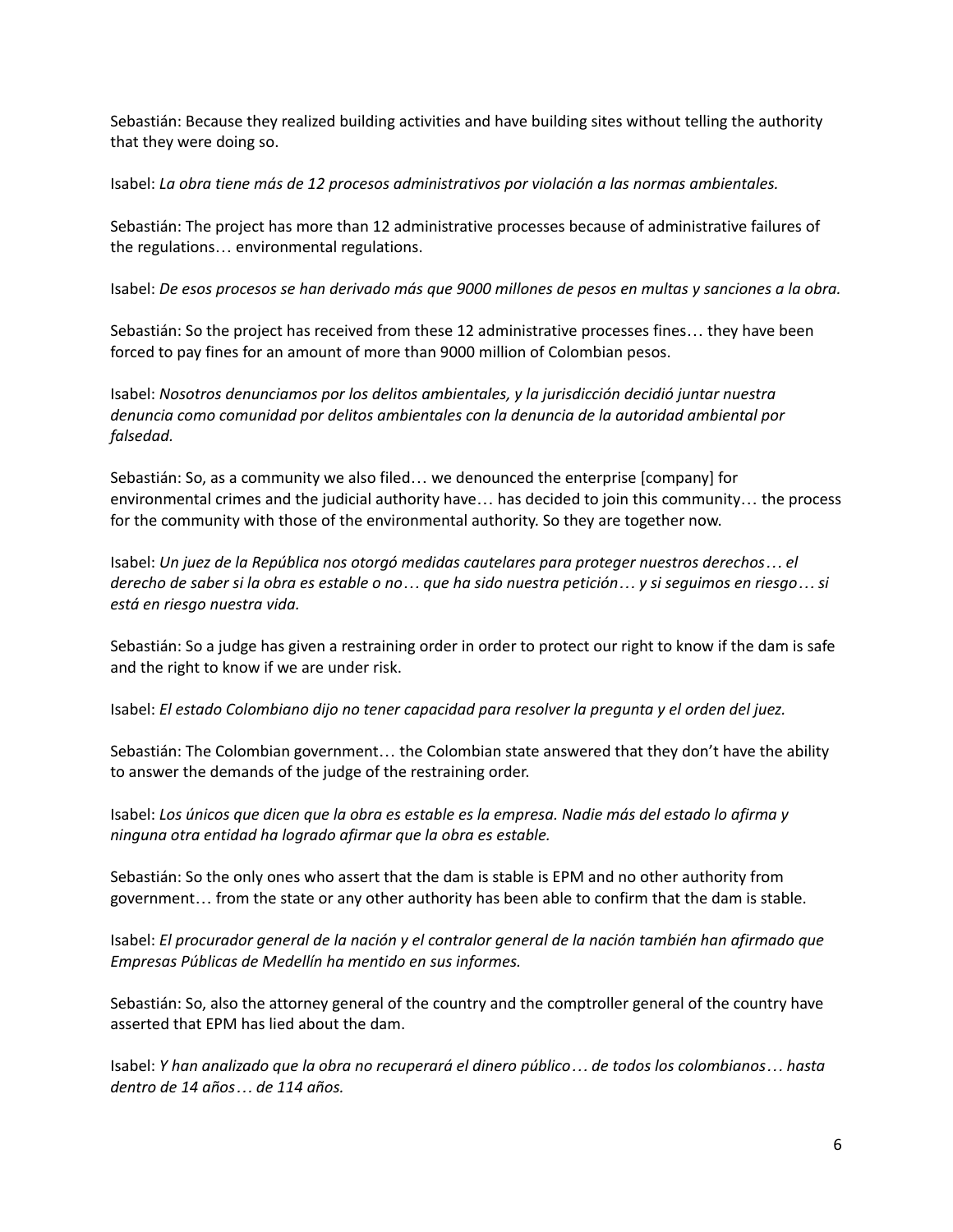Sebastián: And they have analyzed that the investment of public money from Colombian taxpayers will only be recovered in 114 years.

Isabel: Pero nadie nos responde a la pregunta cuándo podríamos retomar la vida, si nos van a dar tierras *y si va a ver un censo real de las comunidades afectadas.*

Sebastián: But no one is able to answer when we will be able to get back to our normal lives, whether we will have new lands and if there will be a census to identify all those affected.

Isabel: *Después de la avalancha, la gente tiene pesadillas y hay muchos conflictos psicosociales. La gente no quiere estar en el territorio por miedo a una nueva avalancha y están yendo a la montaña.*

Sebastián: After the avalanche, there is a lot of fear in the community. There are many psychosocial conflicts and people don't want to be in the territory because they are fearful and they don't know what will happen.

Isabel: No confiamos en la información de la empresa porque nos dice que ya la montaña es estable, que *la llenó con cemento. Pero nosotros la vemos caer.*

Sebastián: So we don't trust the enterprise [company] EPM because they have asserted the mountain is stable now, that it has been filled with cement. But we have seen it move and… and therefore we don't trust their judgment.

Isabel: *El daño ecológico, social y ambiental y la agudización del conflicto ya está hecho.*

Sebastián: The damage from the ecological point of view, social point of view and environmental point of view, and the impact on the peace process is already done.

Isabel: *Necesitamos salir de esta situación y recuperar la vida.*

Sebastián: So we need to get out of this situation and recover our lives.

Isabel: *Pero sabemos que no es la única amenaza, que hay otras amenazas como las mineras canadienses en el territorio.*

Sebastián: But we know that this is not the only threat in the territory. We also are under the threat of Canadian mining companies in this very same territory.

Isabel: Entonces venimos a decirles no solo que su dinero hizo daño sino que no vuelven a invertir en *proyectos en zonas de alto conflicto como el nuestro y que nos vuelvan a re-victimizar.*

Sebastián: So we are coming here today to tell you that the investment you did… did a lot of damage but also to highlight that you should not be investing in projects in this zone… in these zones of conflict because otherwise we will get re-victimized again.

Isabel: *Una de las mineras que tiene operaciones en el territorio se llama Continental Gold, de propiedad de aquí, de Canadá.*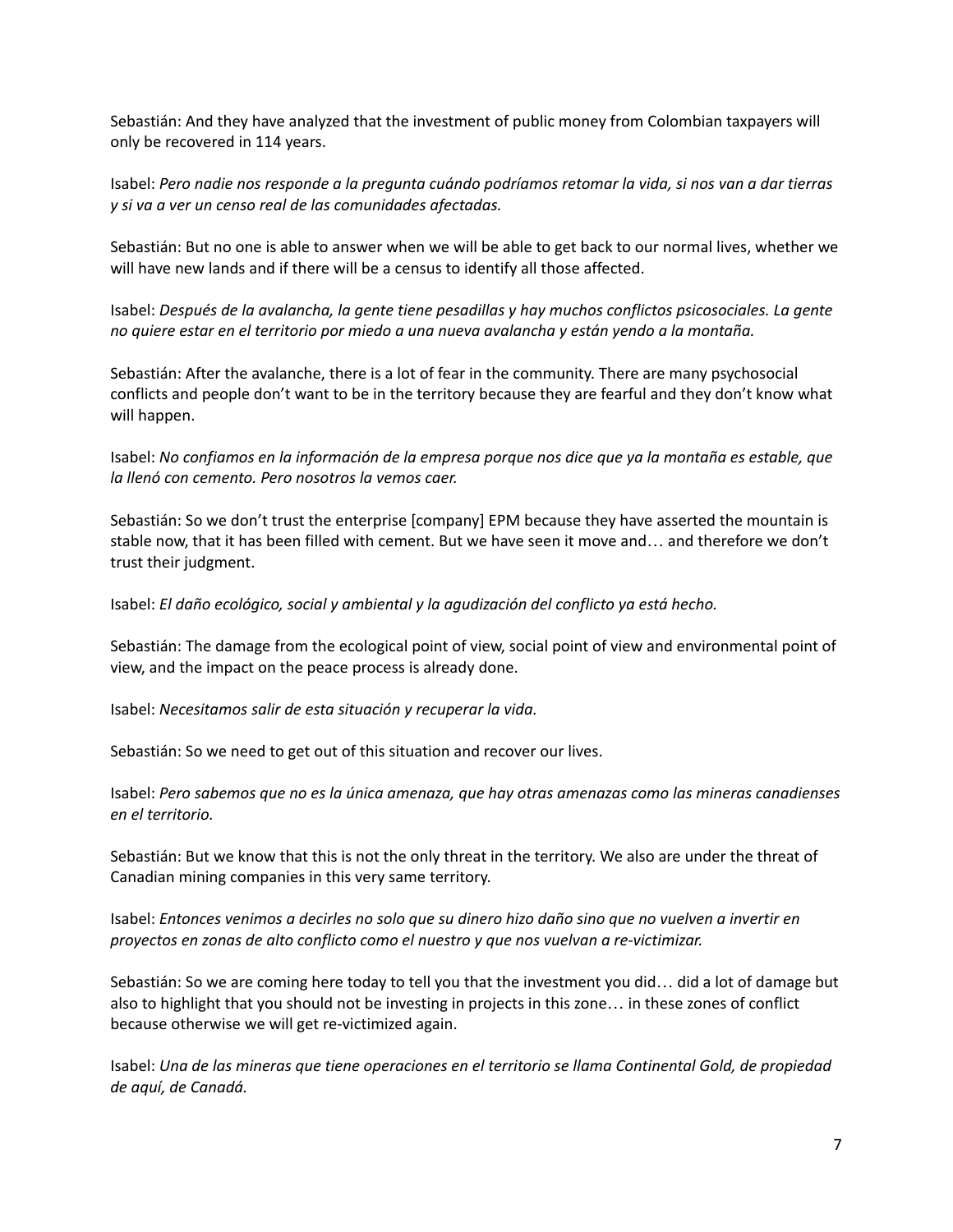Sebastián: One of the mining companies operating in this territory is called Continental Gold and it is of Canadian… it's made up of Canadian investors.

Isabel: *Esta minera tiene una multa y una sanción por contaminación de las aguas, aguas que dan al mismo río que está represado.*

Sebastián: This company has already received fines and official sanctions about the pollution of the waters going to the very same river that the dam is containing.

Isabel: A pesar de todo eso se sigue negando la realidad de la situación que estamos viviendo, por eso es *muy importante que ustedes nos acompañen también a visibilizar que está pasando en una misión de verificación en el terreno, que estamos solicitando desde acá… desde Canadá.*

Sebastián: So even… even with all this evidence there has been denial of this reality happening and therefore we are calling you to join a mission of verification that we are proposing to go to the territory… and… so you can get a first-hand view of what's happening.

Isabel: Creemos que la ética en la inversión tiene que ver no solo con reconocer el daño sino visibilizar la *verdad de lo que ha sucedido.*

Sebastián: So we think that ethical investment is not only about recognizing the damage that has been done, but also visibilizing the reality of what happened.

Carl: Sorry, can you repeat just the last part?

Sebastián: That ethical investment is not only about recognizing the… the damage that was done but also visibilizing… making it invisible… making visible what happened.

Kathy: Seeing it for yourself… and confirming it because it's being denied. That's what she said.

Isabel: *Además les pedimos que hagan un llamado público a otras instituciones financieras para que no inviertan en territorios con alta conflictividad armada, en territorios que están minados y que pueden ser un riesgo para desarrollar cualquier operación.*

Sebastián: And we also invite you to make a public call… calling other financial investment organizations and other financial organizations in general not to invest in these territories with a high level of armed conflict… because, among other things, there are some of these lands that are mined and therefore this is a risk to any kind of investment. [Here, Isabel is referring to land mines.]

Isabel: *No hay posibilidad de que en mi territorio una operación financiera no tenga relación con los grupos al margen de la ley.*

Sebastián: There is no possibility in my territory for any financial operation to happen without having contacts or being involved with illegal armed groups.

Isabel: *Y lo tercero es que nosotros consideramos que el daño causado merece una reparación por lo que hemos sufrido.*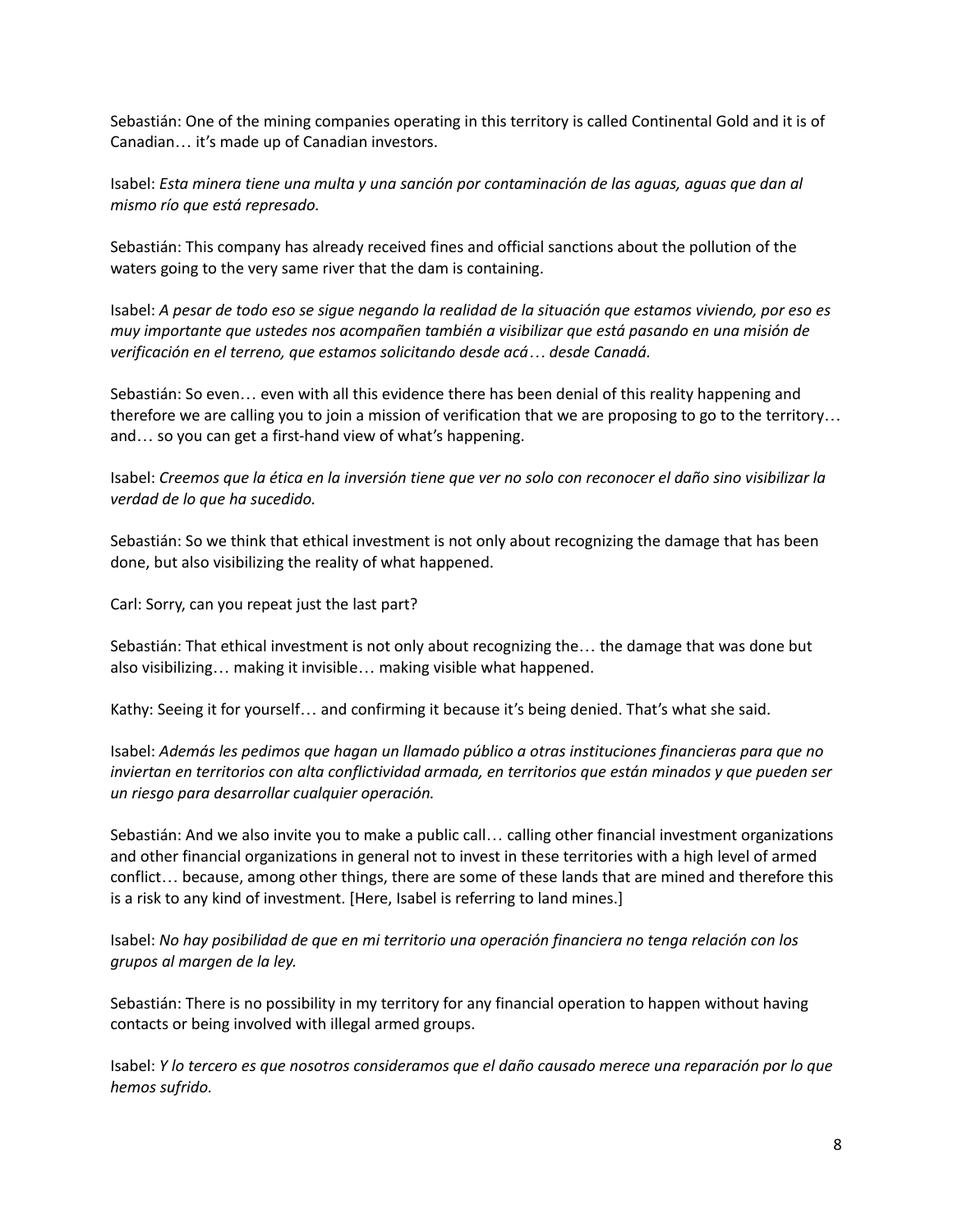Sebastián: And the third thing is that we think that the damage that was done… it makes it necessary for reparations to be… to be given to those affected.

Isabel: *Muchas gracias.*

Sebastián: Thank you very much.

Carl: So thank you… it's…

Isabel: *¿No pueden regular agua por favor?*

Sebastián: Water?

Isabel: Es la calefacción…

Sebastián: I think the heating is drying….

Carl: It's very dry in the cold weather here too.

Isabel: Mi tierra es caliente.

Sebastián: My land is more warm than this.

Carl: Well, thank you. It's… just listening to all the impacts… I have to say it's… it's very moving to hear your experience so… so thank you for sharing that. I just want to wait for Caroline to come back with the water before we start.

Caroline: Someone's coming.

Carl: So it should just be a couple of minutes. So, Caroline, we were just saying as you were out… it's quite impactful to hear… to hear the experience that Isabel has described to us.

Louise: Could I just…?

Caroline: Yeah, go ahead.

Louise: My name is Louise Casselman and I'm with the Public Service Alliance of Canada. I'm officer for the Social Justice Fund. And I just want to say… just to give us some breathing space… that this is hard information to absorb. We've been working on Colombia since 2004. The union has been very engaged with different partners, both union, Aboriginal and Afro-Colombians. And I think for us still, knowing everything that we know about Colombia, this situation about Hidroituango is absolutely shocking to me because of how much was known ahead of time. And somehow there's an opaque structure that prevents that information from getting through. It's not because we haven't brought people… attention to the government, I must say. Ongoingly… ongoingly, Amnesty International and others. It's just we get to the point where we say, "Why do we bother?" But we need to bother because we need to make sure that this cannot be repeated, ever. And it's very… I find it very upsetting myself, personally. I find it very hard to hear this. Because we were attentive… we were in the country at the point of collapse. We had a delegation in the country… in Medellin and places like that. We didn't have the contact with the Ríos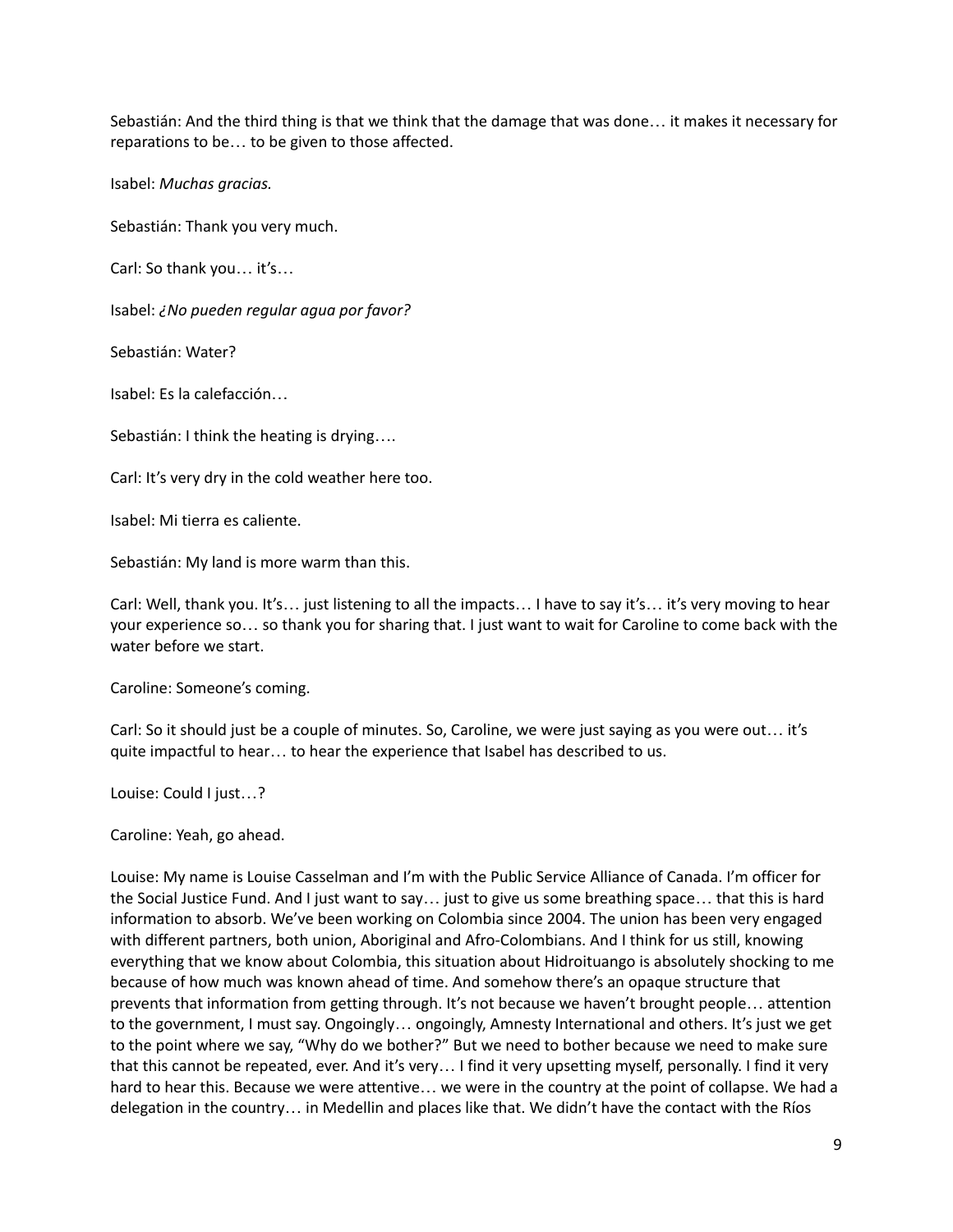Vivos Movement yet, but we certainly were witness to the shock of the nation as we were there with workers… public sector workers and others in the Antioquia region… indigenous peoples… about how everyone was shocked about this avalanche. But all of the indicators were there way back. Which I guess, my question is… it's a question to all of us… how could this happen when we knew? This is a zone of conflict where people have been disappeared. You know, the fact that the communities wanted to recover their bodies… that there should never have been a major project in this region. What is happening with our international investments that this could've been perceived? So I just say that... to take a breathing space, it's shocking to us all. And I think the other question I'm concerned about… what happens now? Aside from damage repairing... for the damage done to the community... if that could ever be done. The company may put forward proposals to the investment community about how to fix this, and I think that one of the things that Isabel didn't mention is that some of the fixes that will be discussed, like throwing cement into these holes and, you know, they're going to look for international funding for this. So you have to be your… you know, your antennas have to be out there. Because this is very, very serious and the mining… you know, we work with many communities being affected by mining and oil… and there's no time in the day. We don't know how to respond to this because it's like an avalanche of development projects now that are totally pulling apart communities. It's almost worse than the civil war.

Kathy: And if I can just add… I don't want to take from Isabel's time because I think the most important thing here is for you to hear straight from the frontlines, and her organization and organisations and movements like hers are exactly who you need to listen to… because they live in this reality. Just to absolutely repeat what [Louise] just said, we have… we've been monitoring the situation in Colombia for forever, and there is absolutely no shortage of information… particularly about this region… our urgent actions denouncing and making public what has been happening in that region and many other regions. I know our secretary general, Alex Neve, would have liked to have been here today. That's how seriously we see this situation. Unfortunately he's on the other side of the country so he couldn't. But the reality in Colombia, the reality in Isabel's region… but more broadly across the country… it is not a post conflict society. It is a society… a country that is still in the midst of conflict in which, exactly as Isabel's saying, the implications… the exacerbation of existing violence and getting embroiled in very, very serious situations of violence. And just… I mean, again… I would come back to the issue of due diligence and absolutely looking at independent sources. You cannot just be talking to the company and believing what they have to say. I've been to meetings… we've been to meetings with the Colombian government where the picture they paint about the reality in Colombia… you would think it was a country of miracles. No resemblance to what we document… and I think you can believe our reports. You know, I heard the vice president of Colombia actually say, "You know, we had some conflict. It's all resolved now. But there's this empty land from which people left, and we're just waiting for people to come and invest." I heard him say that. This is not the reality that communities are living. And you must… you must as part of due diligence be consulting independent sources. Amongst many other things, we have concerns about the gaps in the human rights policy. So, anyway, I want to… I don't want to take more space. We can have a further conversation.

Caroline: So, I'm going to reiterate what I think Carl said. I think I myself and my colleagues are all feeling that it's very moving and, again, we greatly appreciate you taking the time to come, to talk about your country that is in a very complex situation and that is facing so many of these challenges. And I think that we can all agree that we would like to continue to… to work together to understand… to better understand the context, to better understand the… the involvement and the type of investments that work in Colombia. I think it's important to keep an open dialogue and to continue hearing about what's happening in your community. We're definitely open to hearing from more independent sources, as well.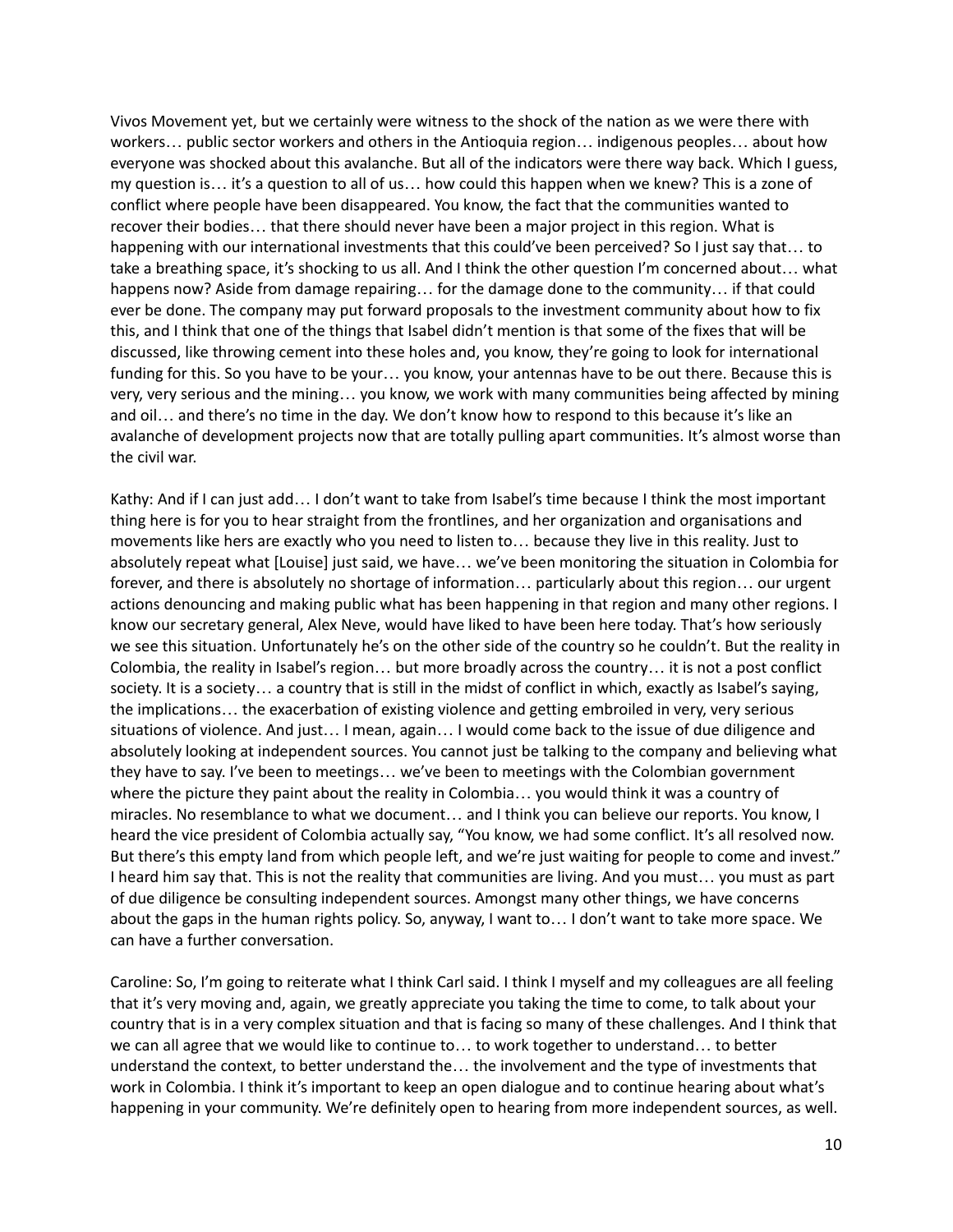I think that's something that's very valuable. We… in the course of our due diligence, we don't only work with the companies. Sorry… do you want to translate? … But I think it's important for us to always consider… [Water arrives and is circulated.] Thank you. So, as I said, I think it's important that we continue to keep an open dialogue and that we hear from these additional sources outside of our contacts with the Colombian government, outside of our contacts with the company and the research that we do on the ground… that is often done through independent researchers… but sometimes things will be missed. And we really appreciate having the opportunity to continue this conversation… to start the conversation with you specifically. But let's work at how we could be better connected going forward. Do you want to say something?

Carl: Yeah, I think… you know… that it's really about dialogue on human rights and the impact on people. And, at the beginning of this year, we formalized a human rights policy. We had had human rights… human rights practices and screenings and standards for many years, but we've put them into a formal policy this year. And it's not just about the policy. It's the dialogue we're having. Like, we've brought third party organizations in to talk to us about understanding the human rights impacts and I think what you describe is… is… the challenge of really understanding all of the downstream and ancillary human rights impacts, and the impacts that occur from other factors in a certain environment. And that's been a big part of our… of our review of our own standards and procedures and how we look… and how we look further. I… I just take away… in addition to the impacts you describe… I mean you talk to us about being very careful about investment in zones where there are conflicts, and today there are different types of conflicts. It's not just war, it's internal conflicts and it's other types of conflicts that you described. So I take that away and also your comment around community engagement and the depth and the type and the diversity of community engagement that we have. These are the types of dialogues we're having in terms of, you know, how we look at… how we look at business that we do. And ultimately… our ultimate intent is to make things better for people, right? And that's really what the human rights policy is about. So you bring forth for us the impact of this and also some… some thoughts that we can take away and really… really reflect on to shape our approach. So thank you for that.

## Karen: *Isabel, ¿quieres contestar? Porque luego tengo una pregunta. No sé si quieres decir algo en respuesta.*

[Isabel, do you want to answer? Because then I have a question. I don't know if you want to say anything in reply.]

## Isabel: *Sí. Para nosotros, no es posible acceder a la información que ustedes emiten acá porque no sabemos inglés ni francés, y la mayoría de mi comunidad no sabe cómo leer ni escribir.*

Sebastián: So one of the challenges that our community faces to access the information that you share from here, is that most of the people… everyone in the community… don't understand English or French and, in fact, there are many people who don't know how to write or read.

Isabel: *Por lo tanto, la transparencia no es real si no llega a nosotros.*

Sebastián: Transparency is not real if it doesn't arrive to the community… to us.

Isabel: *Si no fuera por las organizaciones de acá, no podríamos venir y comunicarnos con ustedes.*

Sebastián: So if it wasn't for civil society organizations here, we would not be able to communicate and talk with you.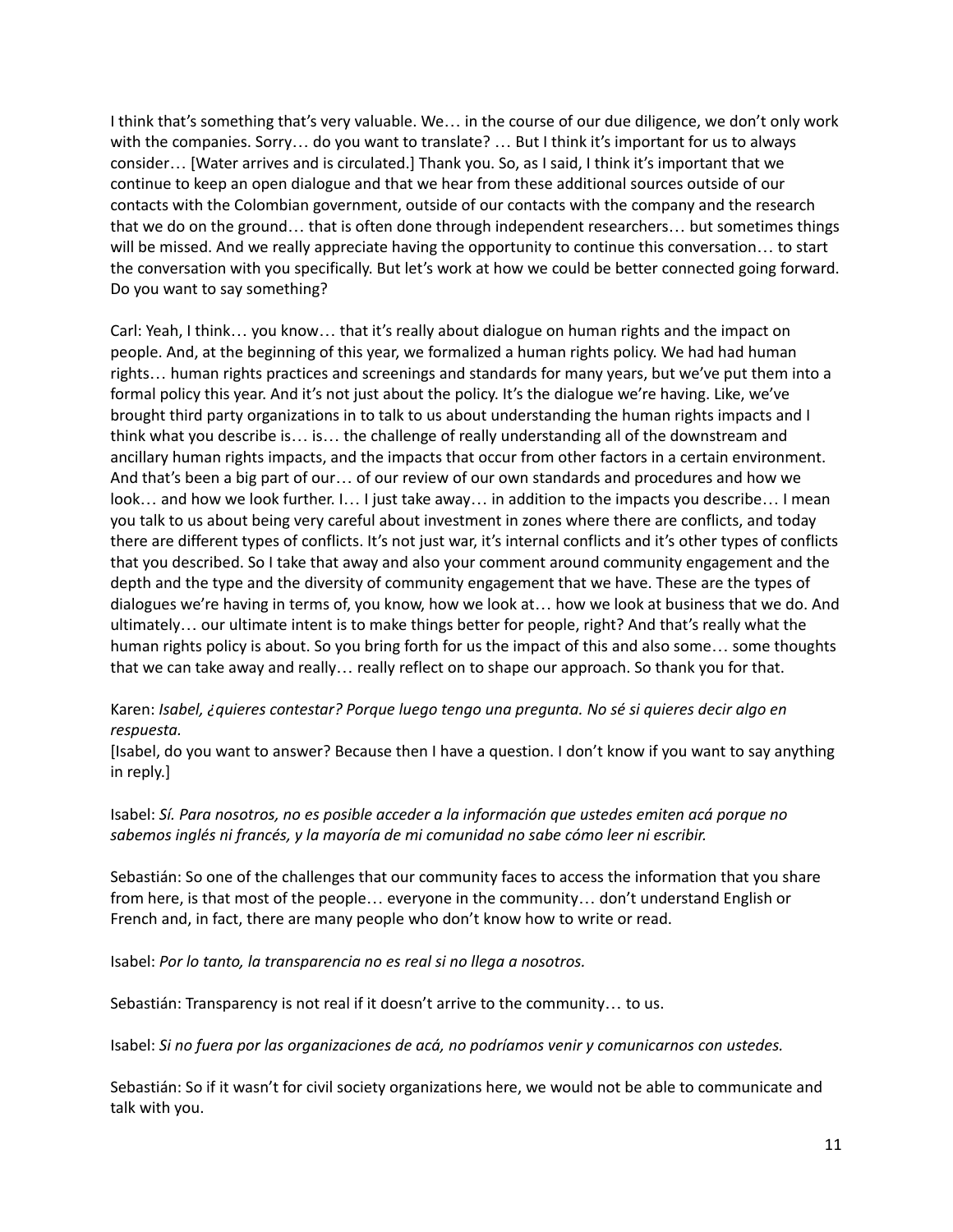Isabel: *La empresa lo sabe y genera mayor distancia, porque incluso ha prohibido reclamaciones orales y exige que sean por escrito cuando sabe que le gente no sabe escribir.*

Sebastián: And the EPM knows this and it increases the distance with people because knowing in this situation they don't allow to have any oral complaints.

Isabel: Me parece muy bien sus políticas, pero mi pregunta es ¿qué van hacer con el daño realizado en mi *comunidad?*

Sebastián: So I think… I think that the policies you have adopted are very good but my question is, what are you going to do about the damage that you contributed to in my community?

Isabel: *Considero que si sus investigaciones hubieran sido rigurosas no estaríamos en esta situación y ustedes no hubieran invertido en ese proyecto.*

Sebastián: I think that if your research had been rigorous we would not be in this situation because you would have not invested in this project.

Isabel: *Sin el dinero del extranjero, Hidroituango no hubiera sido posible.*

Sebastián: Because without the foreign investment, this project would not have been possible.

Isabel: *Seis opositores y gran líderes de Ríos Vivos han sido asesinados.*

Sebastián: Also six of the militant activists of the Movimiento Ríos Vivos… of the movement have been killed.

Isabel: *La mayoría de nosotros estamos amenazados. Yo he tenido varios ataques directos y situaciones de seguridad muy complejas.*

Sebastián: Most of us, we are threatened and, myself personally, I have been victim of threats and direct attacks and we are facing a very difficult security situation.

Isabel: *A nosotros oponernos a Hidroituango, nos estamos oponiendo a sus inversiones.*

Sebastián: So finally when we oppose Hidroituango, we are opposing your investments.

Isabel: *Somos también opositores de EDC.*

Sebastián: So we are therefore also opponents of EDC.

Isabel: *Por lo tanto la responsabilidad de nuestra vida y de protección también es de los inversores.*

Sebastián: Therefore the responsibility for protecting our lives and our security is also of the investors.

Caroline: So I… I can appreciate the challenge with receiving the information when it's only in English and French, and especially given what you said that many people in your community won't necessarily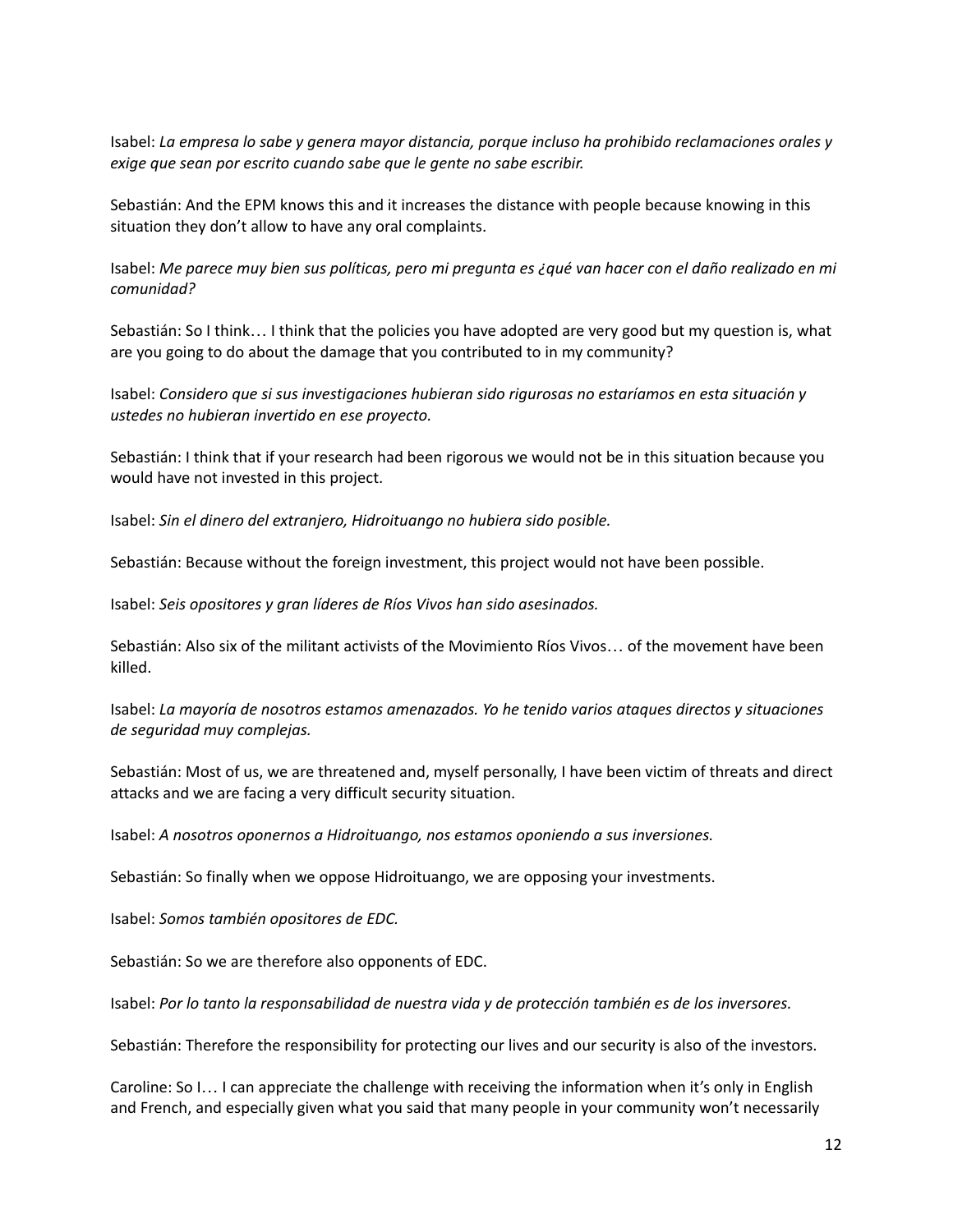have access to the Internet to get it or be able to necessarily read or write. So thank you to Above Ground and Amnesty and PS… Public Service Alliance of Canada for supporting bringing you here and I think that's an important dialogue for us to continue… is how can we, through our civil society organizations in Canada, be better connected to communities where we're working and that's something that I'm… that we're certainly willing to have a discussion about and to work on. Karen, you said you had something you wanted to ask.

Karen: [To Isabel] *¿Me permites repetir tu pregunta?*

Isabel: *Sí.*

Karen: I'm just going to repeat the question that Isabel asked which… what is EDC doing to ensure that the people impacted by the dam… by EDC's investment… will be adequately remedied?

Caroline: So we've been… we've been in continued discussions with EPM about how they're monitoring the situation and what… what they are… how they're working on the ground, and recognizing that there needs to be more visibility to it… from other sources. At this point they're no longer… we no longer have financing with them. That being said, we continue to have conversations with them about… about what the situation is.

Carl: So, I think that the fact that we no longer have a loan, let's put that aside… let's just put that aside. As our CEO said publicly, we are following this closely. What you describe is a very complex situation. We also understand that there are many inquiries under way to root out what are the facts and then, you know, what are the outcomes that would make it better. So… so we're following that very closely and, again, setting aside that… that we no longer have a loan with EPM, we continue to follow this very closely to see, you know, what is happening… what will come from the different inquiries… and what are the solutions… and what you describe is a very complex scenario. So… so… so today, you know, we don't have a solution today, but we are following very closely.

Sebastián: So Isabelle was asking while I was translating about the inquiries underway. She's asking if these inquiries you're referring to are internal EDC inquiries or if you are referring to the inquiries being done in Colombia.

Justine: Inquiries…

Sebastián: Inquiries… yeah…

Caroline: So… being done in Colombia.

Karen: I just wanted to follow up on what you were saying and also speak to the human rights policy, which I know you, Kathy, have some questions about. There's a lot of discussion in that policy about leverage, and EDC's use of leverage. Do you see, in this case, that you have leverage with EPM? And do you intend to use it? I know you were saying, set aside the fact that there's no longer an active loan in place, what do you… how do you see your relationship? And how do you see your ability to have leverage… to leverage solutions from EPM?

Caroline: So that's why I raised that we no longer have financing with them. We… we take our business from a relationship perspective… building… we started to look at our business from a relationships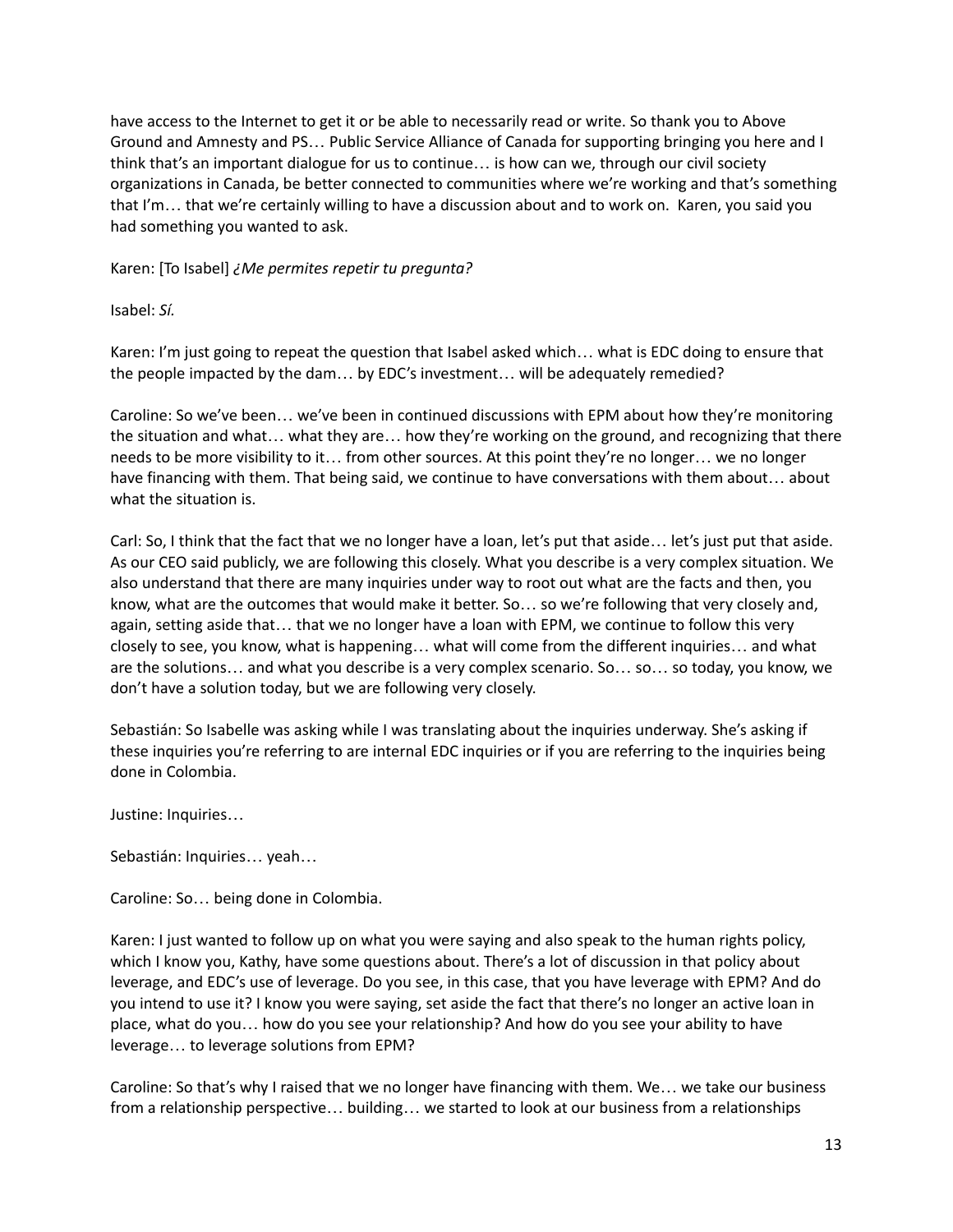perspective and not on a transaction-by-transaction basis. I bring up the financing because that's where, as a financial institution, a lot of your leverage is… when you have financing with a customer. That being said, through our screening for our reviews and in building a relationship with a company, that's where we do see an opportunity to encourage that leverage, or to make requests for seeing certain policies in a company, seeing certain ways that they work on the ground… sorry, I should be speaking to you, Isabel… seeing procedures that they have in place. Brianna is our expert in this and so, do you want to…?

Brianna: Yes. So, thank you. Thank you for the question around leverage. As you know, EDC has been working for some time, as Carl flagged earlier, to align ourselves with the UN Guiding Principles on Business and Human Rights, in which leverage is a very key concept. I think one of the struggles with leverage, as you know, is that it is… can be complicated and can have many different forms. And, as a financial institution, the ones that we are most familiar with is… is financial leverage. In this instance, we don't have that. And so I think there [are] efforts underway… looking at our relationship with the company is one. But I think one of the things we're working to explore, and part of the public implementation plan that we've put out around the human rights policy, is really trying to dig into leverage and what it means and what other forms it can take, and how EDC is going to approach leverage. This is an interesting case study for us in terms of… because we don't have that financial leverage to explore that in more detail. And we will be consulting with our stakeholders around that and so we would also be interested in your views of what kind of leverage you think we have in this particular instance.

Isabel: *Nosotros creemos que la… no entiendo muy bien lo de… lo de la influencia. ¿La influencia contractual… o por fuera del contrato?*

Sebastián: So I don't understand well the issue of leverage (that I translated as influence) regarding the contractual aspect of it and the outside of the contractual aspect of it.

Isabel: Porque para nosotros en el mensaje que traemos no solo es la influencia hacia la empresa sino la *responsabilidad de ustedes con nosotros… de manera directa.*

Sebastián: So because in the message that we are bringing from the community, there's not only the issue of the leverage that you have with the company… with the enterprise, EPM… but the direct responsibility that you have with us.

Isabel: Además es la influencia con el gobierno de Colombia porque es una... una empresa pública y no solo se ejerce influencia directa sobre la empresa... lo que... ustedes tienen la capacidad de influir en el *gobierno colombiano que favorece… impulsa que se mienta sobre la realidad que vivimos como dolorosamente. Como nos cuenta Kathy, tenemos una realidad muy distinta a la que vende el gobierno del Colombia en el exterior.*

Sebastián: Because leverage is also with the Government of Colombia, and in this case we're talking about a public enterprise. And this is a context of… this is a government that allows to… allows itself to lie about the situation that is very different to the picture that they paint about it, and of which Kathy has also talked about.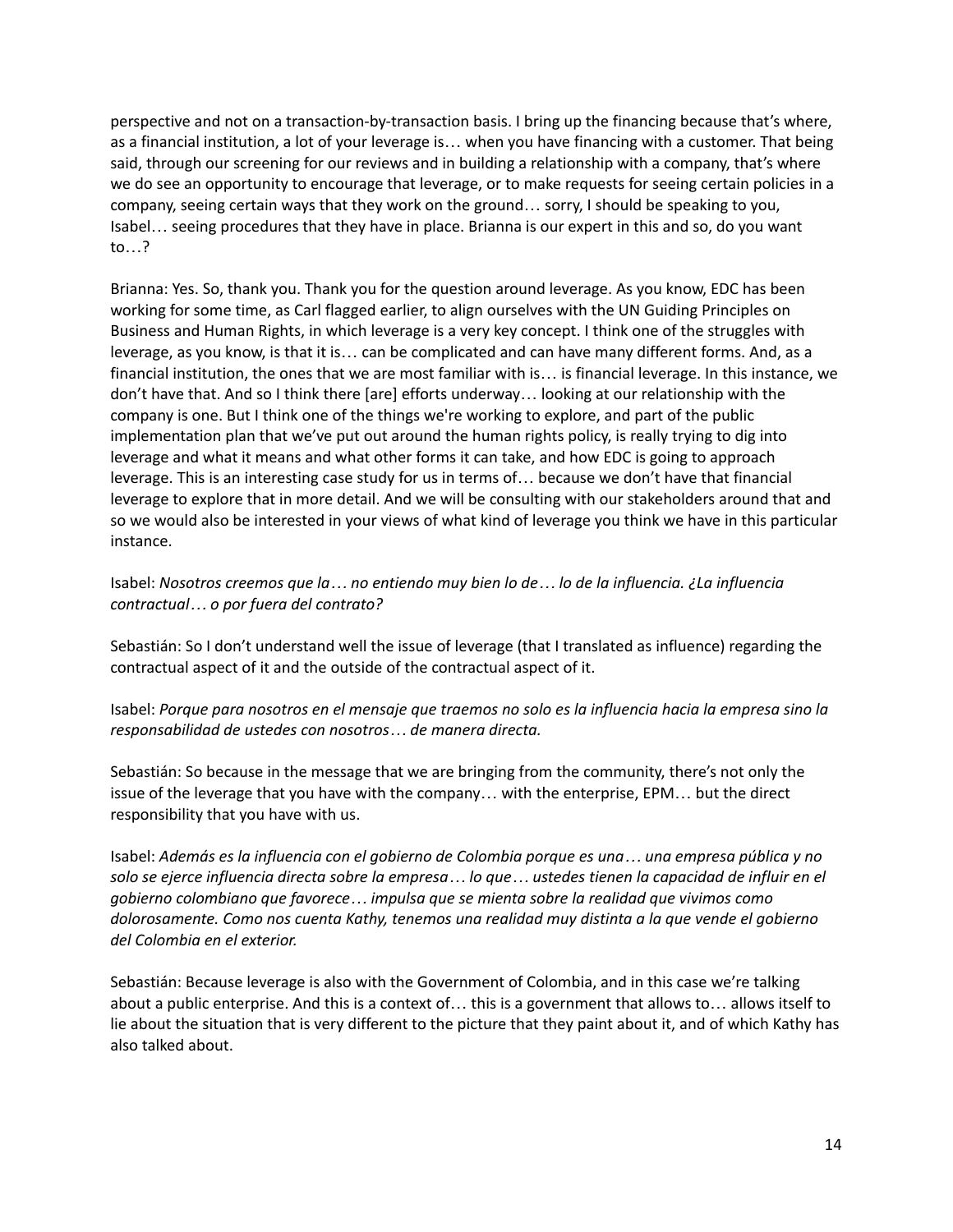Isabel: Y es muy importante que si a ustedes les mintieron sobre esta realidad, lo digan... lo denuncian. Porque va a seguir pasando. No hay otra manera de parar esto sino decirlo... decir lo que realmente *ocurre.*

Sebastián: So if you got lied to, it is very important that you say so because there's no other way to stop what's happening than doing so.

Louise: Only the truth will stop the situation

Carl: So this is your concept of bringing visibility?

Isabel: Sí. De lo que ... las razones que les llevaron a ustedes a invertir en un caso tan grave como este. *Nosotros queremos saber exactamente si esa inversión de ustedes se usó para comprar armas o no. ¿Qué* pasó con el dinero? ¿Adónde fue el dinero? El detalle ... para saber realmente el daño directo que el *dinero causó en nosotros.*

Sebastián: So, yes, and we also want to know the reasons why you decided to invest in this very grave context and, among the things that we want to know is whether some of these funds… these capitals… were used to buy weapons. And we want to know the details about what was done with this investment.

Isabel: *Quisiera hablar más del bosque, de la biodiversidad, de los aspectos relacionados con el ambiente que es, digamos, nuestro corazón. Pero ante la situación humana, tenemos que hablar principalmente de* lo humano. Pero tendrá que hablar un momento de los impactos de largo plazo... de los casos del efecto *invernadero y la crisis climática que genera el Hidroituango.*

Sebastián: So I would also like to talk more about the forest and biodiversity and the environmental impacts, but the urgency of the human situation is too grave to. Anyway I would like to have the opportunity also to talk about the impact of the project on greenhouse effects... emissions... CO<sup>2</sup> emissions on the climate in the long term.

Isabel: *Además quisiéramos saber ustedes cuánto ganaran… cuánto dinero ganaron. ¿Cuál es la rentabilidad del préstamo que tuvieron? Porque esta rentabilidad es a costo nuestro.*

Sebastián: And we also would like to know what was the return on the investment… the return on the loan. Because, in the end, that earnings… this profit was made through damaging us.

Isabel: *Quizás no entiendo mucho la generalidad de la política. Entiendo que ustedes se preocupan por los aspectos generales. Pero mi misión son los aspectos particulares de la comunidad… de la realidad que vivimos.*

Sebastián: Maybe I don't understand that you are responsible for the more general aspects of policy here, but my obligation here is to present these very concrete... these very concrete issues that are being… from the community.

Carl: We appreciate that. The concept of visibility is one where we're playing a bigger role. And, again, I'll refer back to our CEO's speech a couple of weeks ago where she talked about, "Well, we lent money to a company that was building a dam and this happened." And, so, that is visible in itself. Being vocal and visible about understanding the impacts of business and, ourselves, the journey we've been on to look at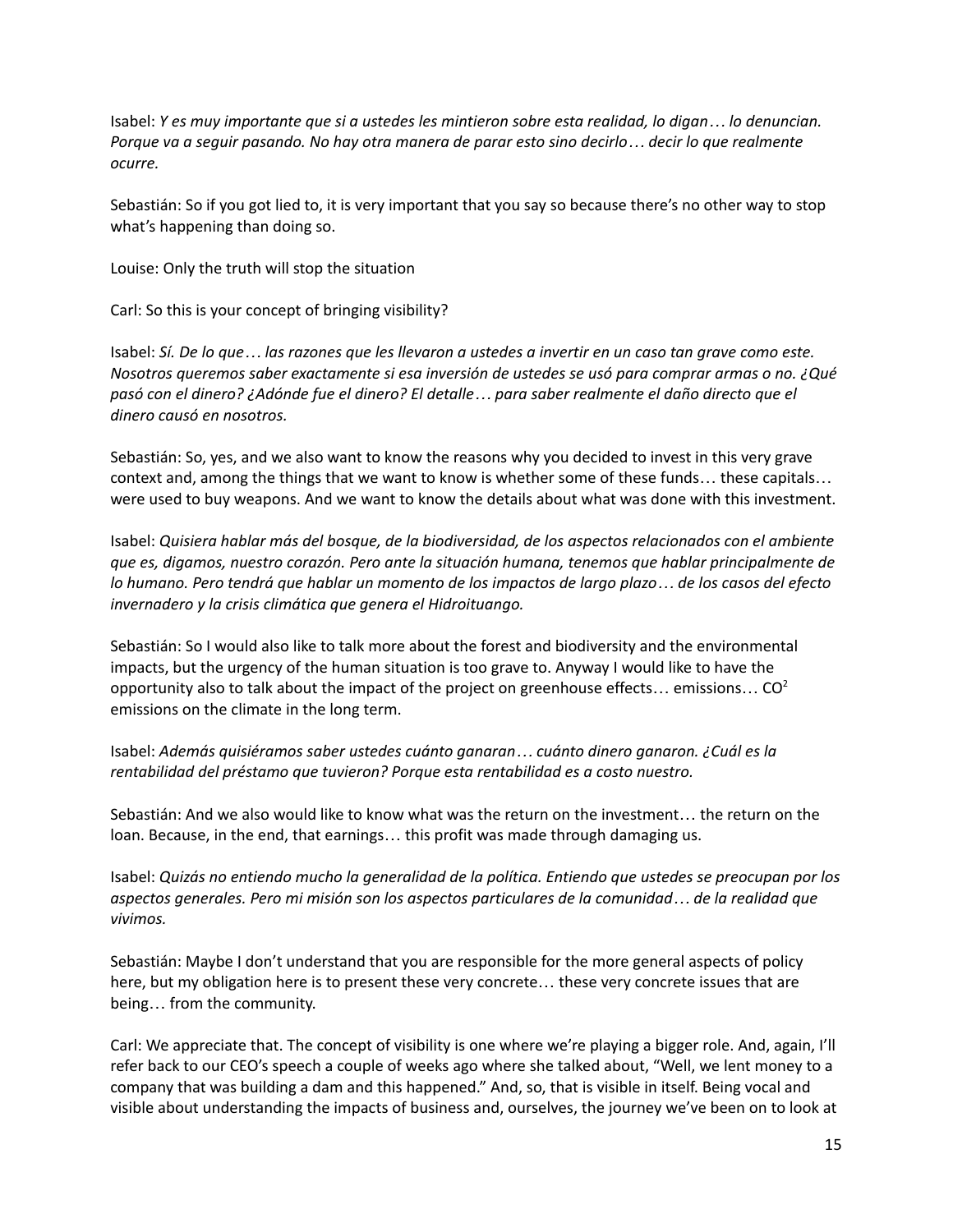things differently so… so that's a leadership role that we've taken in terms of putting this in the public dialogue ourselves… and engaging in the dialogue… in raising visibility. Because we are an organization that deals with a lot of companies around the world. And so we've put that in the public dialogue.

Karen: Can I interrupt you for one moment? Sorry, did you want to translate? Yes, just with respect to those comments that Ms. Lavery made and that were also made by your spokesperson, Shelley Maclean, I believe her name is. In both cases they were misleading. In both cases they said the money did not go for a specific project, and that is misleading. There was no acknowledgment that 45% of the loan provided in 2016 was destined for the Hidroituango project. So, just in the context of your comment, I want to raise that… that, in fact, it was said publicly by both people that the money was not for a project. I understand that it's not project finance, but you did know ahead of time that 45% was destined for construction of the dam.

Carl: So… so I think ultimately we're talking about the exact nature of the financing. I think it's known that there was a group of development and other lenders that… that made specific loans for the dam. What we're acknowledging is that we lent money to the company that built the dam. So we understand that funds can flow… and that was part of Shelly's comment.

Karen: But is it right that EDC knew that 45% of that loan was for the construction of Hidroituango? I mean, in the press release from EPM and from the president of Colombia, that's what they said.

Caroline: Yes, so we were… at the time of financing we were aware of that.

Karen: Because my issue is really with transparency. That if we are trying to be transparent, and EDC is trying to improve its transparency, those comments are not very transparent… with respect to the information EDC had regarding where the loan was going… that the loan was intended for… that part of it was intended for this project.

Isabel: O sea ¿prestan el dinero en general y hay libertad que la empresa... ejecute este dinero como la *empresa quiera?*

Sebastián: So Isabel is asking if you, for example, lend the money to EPM… is the enterprise [company] free to invest this money as they wish?

Caroline: So if we lend it as… are they free to invest it in…

Justine: It depends on the type of loan.

Karen: If you provide a general corporate purposes loan, does the company decide how it uses that loan?

Isabel: *¿O hay alguna condición que no se use en ciertas cosas?*

Sebastián: Or is there any condition that this investment, even if general, should not be used in some things?

Caroline: So I think it depends on the type of loan. I think this is going to your question earlier about was this invested in weapons. So, in that case… and I don't have the loan documentation here… but I don't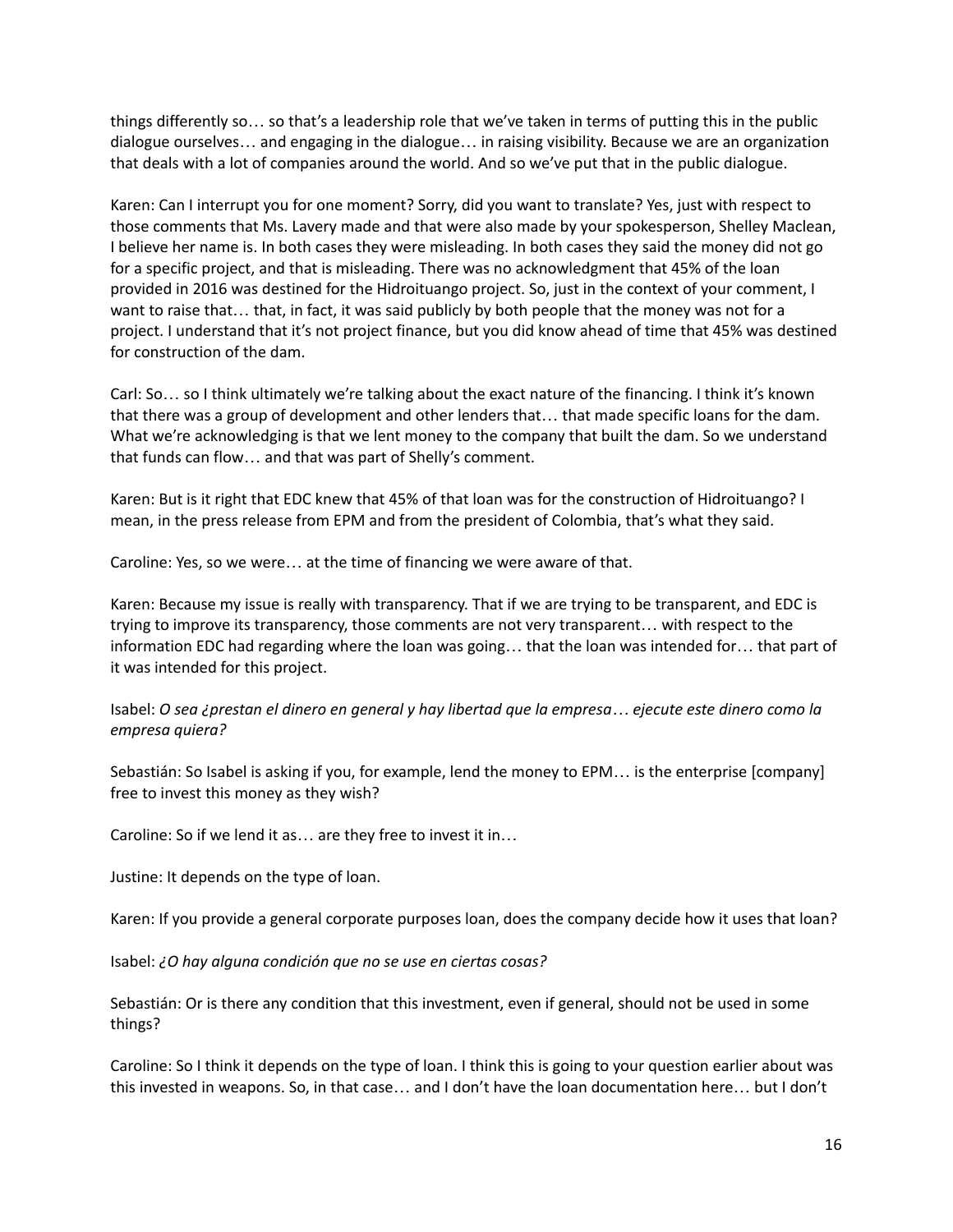think I need it… that's not something that EDC would provide… would be providing. So that would be a condition of our loan… of one of our loan agreements… that it can't be used for illegal activity.

Isabel: *No. No. Las actividades… los convenios militares de la empresa son legales… y las contrataciones de seguridad privada… pero también son inversiones en armas y en violencia.*

Sebastián: So the agreements between the enterprise and the military and private military are legal. They are totally legal. But they are investments anyways in funding the buying of weapons.

Louise: It's protection of the project. These are legal contracts that they do through different… with the military, ex-military, etc. These are the… always the problematic guards that are around these projects.

Carl: Okay, so I understand. I understand the question.

Isabel: No solo es legal, sino... hay mucho dinero invertido en esta seguridad legal por el contexto de la *zona. Pero eso ha aumentado conflicto en la zona porque hay más hombres armados. Y el intento de* desaparición en mi contra fue por la seguridad privada de la empresa. Y los intentos de asesinato y los *ataques directos a Ríos Vivos han sido por la seguridad de la empresa.*

Sebastián: Yes, so this is all… these are legal investments. But in the context of the conflict this means more armed people, even if it is legal. And this means more conflict. And, in fact, those involved in the… in the case when they tried to make me disappear, and also in the attacks on the Movement… they were from people from the private security of EPM.

Isabel: Por eso hablamos del detalle de saber en qué se invierten los recursos... la necesidad de saber el detalle. Porque a través de eso es que sabemos las implicaciones de ese dinero en nuestra vida y en *nuestra seguridad y en la situación que tenemos hoy.*

Sebastián: So that's why we insist on the details about where the investment is being made… because this has direct implications with our security and our conditions of life.

Kathy: Can I? I know that we should probably look for another meeting to discuss in detail the human rights policy and questions that we might have about it… to flush that out and have a deeper discussion about that. But maybe I just wanted to come back to the question of leverage. Because, I'm sorry, but I'm stuck on that. Because I want to know, hearing the details that Isabel has shared here, and thinking back to yet another dam project that EDC was involved in in Colombia… the Urra dam… this is going back 20 years… so many of the same things that Isabel is talking about… so many of the same impacts. The fuelling of more violence, the environmental impacts that obviously affect peoples' livelihoods and ability to live… live on their land with no other alternatives. But the fomenting of violence, the fuelling of violence, the protection, the increase in armed actors in the zone, the disappearances, the killings… and I have to just ask the question, what is your criteria for looking at the situation and saying, "We will not invest in this because this is the likelihood of what will happen?" So that you're not having to look at what are we going to do now, what are the solutions now. But not being involved in it in the first place. So that's my question. I have a hard time with… I mean leverage is fine, you know, but… but Isabel is saying if you hadn't invested in this, what might have been the situation for them? And, so, the question of the criteria… what's your monitoring, who are your sources, how do you evaluate these situations? Because Colombia… this is what is Colombia. It is still like that, no matter what the government wants to tell you.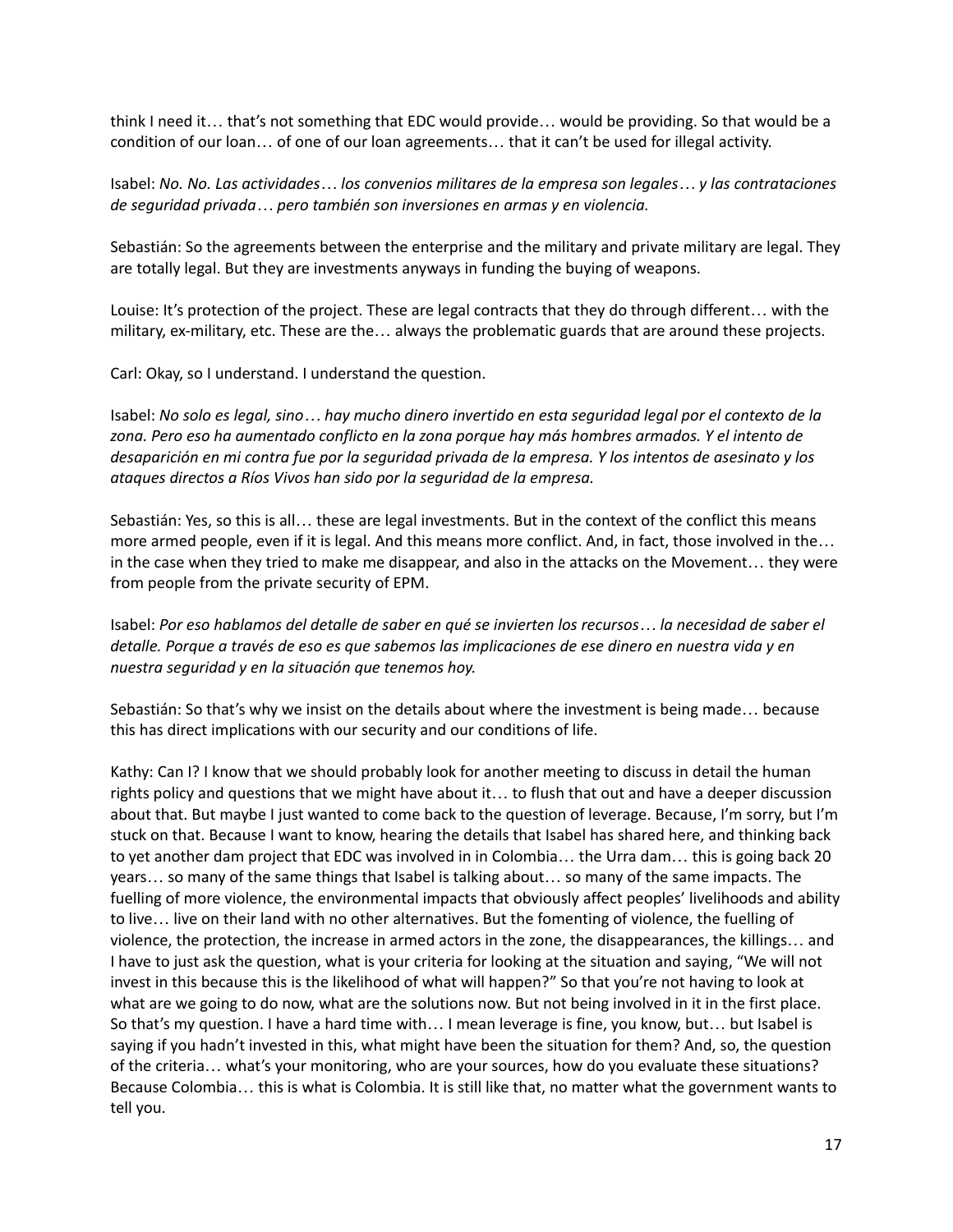Caroline: Do you want to speak to…?

Carl: I mean, we do have a detailed due diligence. I don't know if you…

Brianna: Yeah, so, in general, I can speak to the due diligence that we undertake when a transaction comes in. Some of the things we're looking at are industry… from the environmental and social perspective… and I would like to caveat, of course, the environmental and social considerations are part of the wider decision-making process here at EDC.

Sebastián: Can I interrupt you?

Brianna: Sure.

Sebastián: Isabel really needs to go to the washroom. Sorry about that.

Brianna: Yeah, no problem. So we will wait, I assume.

Louise: I was just going to… this is something we can say without Isabel in the room. I'm thinking of what you can do about leverage… I'm always concerned in these meetings that these people don't go back to a worse situation. And you do have leverage with the Colombian government, and the Colombian government pulls all the strings, you know. Let's face it. And the Duque government… there's not killings that happen independent of the government… we know that. So, we think that it's very important and we've asked people always to remember the people that come here and their movements. These people need to be protected and we're not… we'll do our best but I think you have some leverage you can use there too. Slip a note to somebody. That's the way it works. And… and I think we can ask the Canadian government in a separate meeting that you need to visit these communities… be seen. They need to receive them in the embassy. This is all very important.

Brianna: So, you are planning to meet with the Government of Canada? Specifically with Global Affairs Canada?

Karen: We have a meeting this afternoon.

Brianna: Because I think that's an important message you should be conveying in that context, as well. Because government-to-government conversations I think are… are an important aspect of this. And we are a Crown corporation of the government but, of course, the main diplomatic channels are through Global Affairs Canada.

Louise: But they're a separate channel… there are diplomatic relationships there…

Brianna: Absolutely. I think the diplomatic channel is an important one that you should be exploring as well.

Louise: For sure.

Kathy: But you as well, right? Since you are the money, right? You are the money. And so for you to say that you value the important work of people like Isabel, who is undermined and attacked… you know,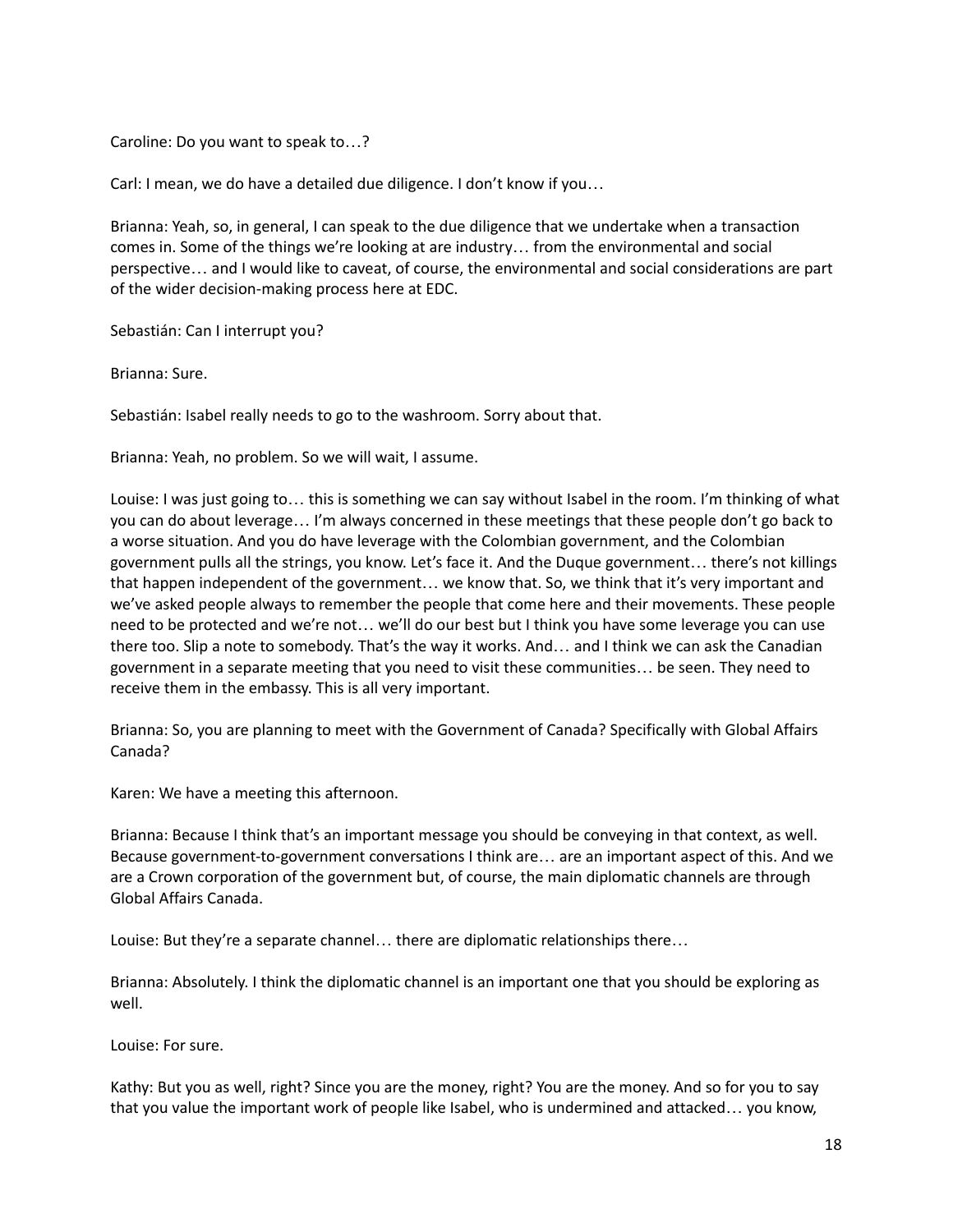the 'opponents of development' kind of critique that is used to then go after people and kill them in… in Colombia. So for you to recognize the value and legitimacy of… of the work to defend human rights and environmental human rights, and concerns for the safety of the members of Movimiento Ríos Vivos… it's just really important. It's not just Global Affairs or the Canadian government that can deliver that message. It is also you.

Caroline: Absolutely. And we're not trying to dismiss that, but just to say that…

Brianna: There are multiple channels.

Sebastián: Well, in fact, over a month ago a number of civil society organizations in Canada representing a big chunk of civil society sent a letter regarding… about protecting social leaders in Colombia. And I can talk to Americas Policy Group work, which some of the members are here… it has been a continuous work with them. So any other effort would add to that.

[Isabel returns.]

Caroline: So, I think before you left we were talking about leverage and…

Justine: And our due diligence process.

Brianna: So, we would be happy to have a follow-up conversation, particularly with the Canadian civil society organizations here, to talk about this in more detail. But just to give you a broad sense of the type of criteria of things we are looking at from an environmental and social perspective, and as I mentioned earlier, it is important to keep in mind that environmental and social considerations are one among many considerations in the organization, including those of our sister group, the Business Integrity Unit, that would be looking at things like corruption and bribery. So the key criteria that we are looking at from an environmental and social perspective are the industry of operations, the country where the operations are… where the company is engaging in the operations. We are looking at the track record of the company. So here is where the third-party information that you were talking about is very important to us. So, we are looking at media reports, information that we received by other third parties… we would agree with you that that is critical to our due diligence process. And that would be the things that we would screen for instances… where we would identify potential for higher risk situations… when we look at those criteria. And then when we get into a due diligence perspective, we're really looking at the management capacity of the company: what kind of environmental and social risk management systems they have in place, if they have particular policies in place with respect to human rights, their engagement with community and other stakeholders, whether they have grievance mechanisms in place. We do look at… another indicator that we would be looking for is the presence of vulnerable peoples. So these are a number of the factors that we would look at in general when we have a transaction that comes through the door.

Isabel: *Yo quisiera preguntar… y perdón la insistencia. ¿Qué pueden hacer ustedes por nosotros?*

Sebastián: I would like to ask you again… and I'm sorry for insisting. What could you do for us?

Caroline: I think unfortunately right now we don't have an answer for you. I think that the information you shared is critical and we would like to, as I've said, continue the conversation. But, what Carl shared,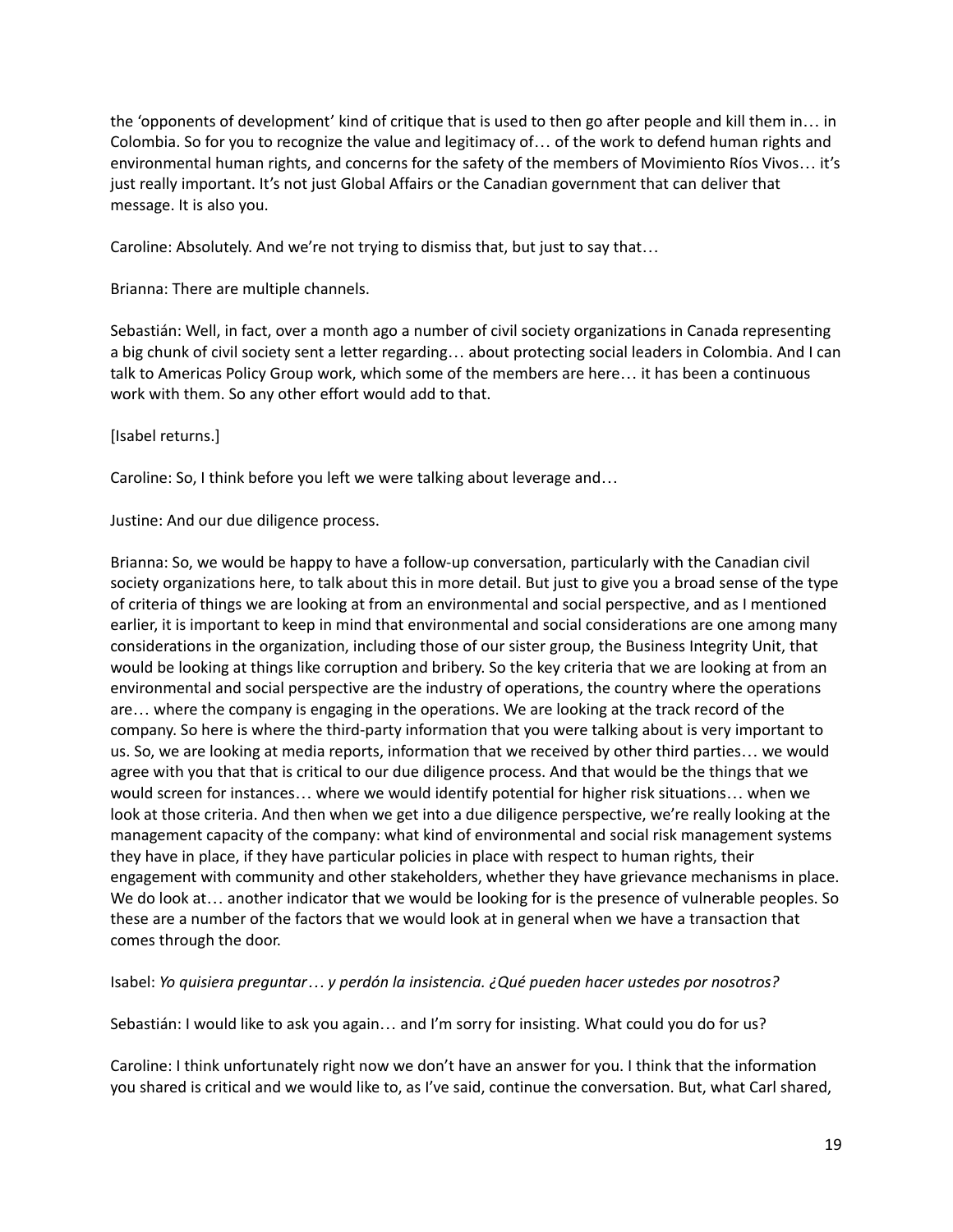was that we will be having to take into consideration all the inquiries in the area, and looking at what our options are for… for leverage. But I don't think we'll have an answer for you here today.

Carl: I think you've had an impact on us and how we would look at… at transactions.

Brianna: I do want to underscore that the context in which companies operate is very important for us in terms of future due diligence, and the information that you bring forward here… and the meeting that we had a couple of weeks ago… is really helpful for informing that context and how we would look at the information that we look at when it comes to this.

## Isabel: *¿Ustedes podrían realizar un préstamo a la comunidad para comprar una tierra?*

Sebastián: Could you, for example, give a loan to the community to buy land?

Caroline: That's not something that I think… I'm not even sure how that would work under the way… under EDC's structure. But I think… let's continue to have a conversation with our society colleagues here and see…

Carl: You know, when I made my comments earlier about the environment you described… like… if you see solutions, I encourage you to give some examples and… that would give us some… some things to consider and think about as well. I mean, you know… what you're talking here about is a local environment. And so if you see solutions in the local environment… and I would also encourage you to speak, as you're here in Canada, to other organizations about that. Because there are Canadian government and civil society organizations that are working in Colombia on very specific initiatives in communities. And, so, if you see some of those as this example, I would encourage you to share them with us, so that we have both the impact and how we should look at things in the future, but also understanding what are specific needs that would help. Because one of the comments you made is to be careful. That if you provide financing in this environment, you don't know where it goes. So if there are specific areas, make those known. There are different institutions in Canada that I think would be interested in hearing that. So I would encourage you to…

Caroline: I would just like to add, in addition to that, I know that you have contacts in the Government of Canada… but if that's something that you would also like us to facilitate… an introduction to someone who might be valuable or to share that information, then we would also be happy to do that as well.

Isabel: *Nosotros sabemos que la empresa no va a dar soluciones a los opositores. Así lo ha dicho.* Tenemos conciencia de ello. Da soluciones a otros, pero por estar aquí, por atrevernos a denunciar, no va haber soluciones para las 1200 familias que hacemos parte de Ríos Vivos. Por eso, nos atrevemos a decir, *si ustedes prestan dinero… nosotros no tenemos con qué pagar pero podemos trabajar para pagar. Porque necesitamos encontrar soluciones para los que hemos atrevido a denunciar.*

Sebastián: We know that the company won't give solutions to the opponents of the project, especially for being here and… and having the audacity of denouncing the situation. There won't be solutions for the 1200 families that are part of the Movimiento Ríos Vivos. So, for example, if you lend us money we can't pay it back, but we can work because we need to find solutions for all of the community.

Isabel: *No quiero importunar más.*